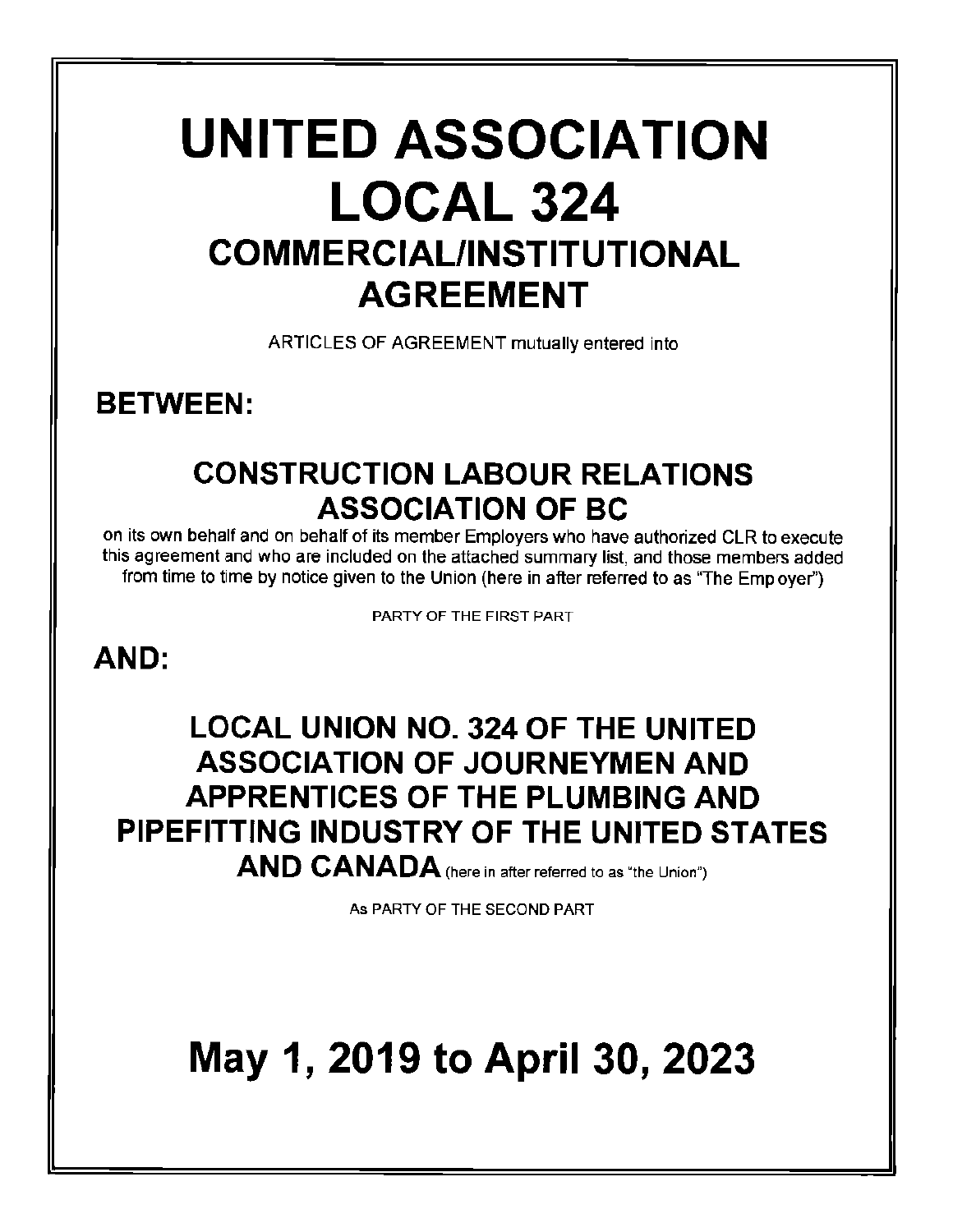ł,

 $\epsilon$ 

#### **INDEX**

| Article<br>1.00      |  |
|----------------------|--|
| 2.00<br>Article      |  |
| Article<br>3.00      |  |
| 4.00<br>Article      |  |
| Article<br>5.00      |  |
| Article<br>6.00      |  |
| Article<br>7.00      |  |
| Article<br>8.00      |  |
| Article 9.00         |  |
| Article 10.00        |  |
| Article 11.00        |  |
| Article 12.00        |  |
| Article 13.00        |  |
| <b>Article 14.00</b> |  |
| Article 15.00        |  |
| Article 16.00        |  |
| Article 17.00        |  |
| Article 18.00        |  |
| <b>Article 19.00</b> |  |
| Article 20.00        |  |
| Article 21.00        |  |
| Article 22.00        |  |
| Article 23.00        |  |
| Article 24.00        |  |
| <b>Article 25.00</b> |  |
| Article 26.00        |  |
| <b>Article 27.00</b> |  |
| Article 28.00        |  |
| Article 29.00        |  |
| Article 30.00        |  |
| Article 31.00        |  |
| Article 32.00        |  |
| Article 33.00        |  |
| Article 34.00        |  |
| Article 35.00        |  |
| Article 36.00        |  |
| Article 37.00        |  |
| Article 38.00        |  |
| Article 39.00        |  |
| Article 40.00        |  |
| Article 41.00        |  |
| Article 42.00        |  |
| Article 43.00        |  |
|                      |  |
|                      |  |
|                      |  |
|                      |  |
|                      |  |
|                      |  |
|                      |  |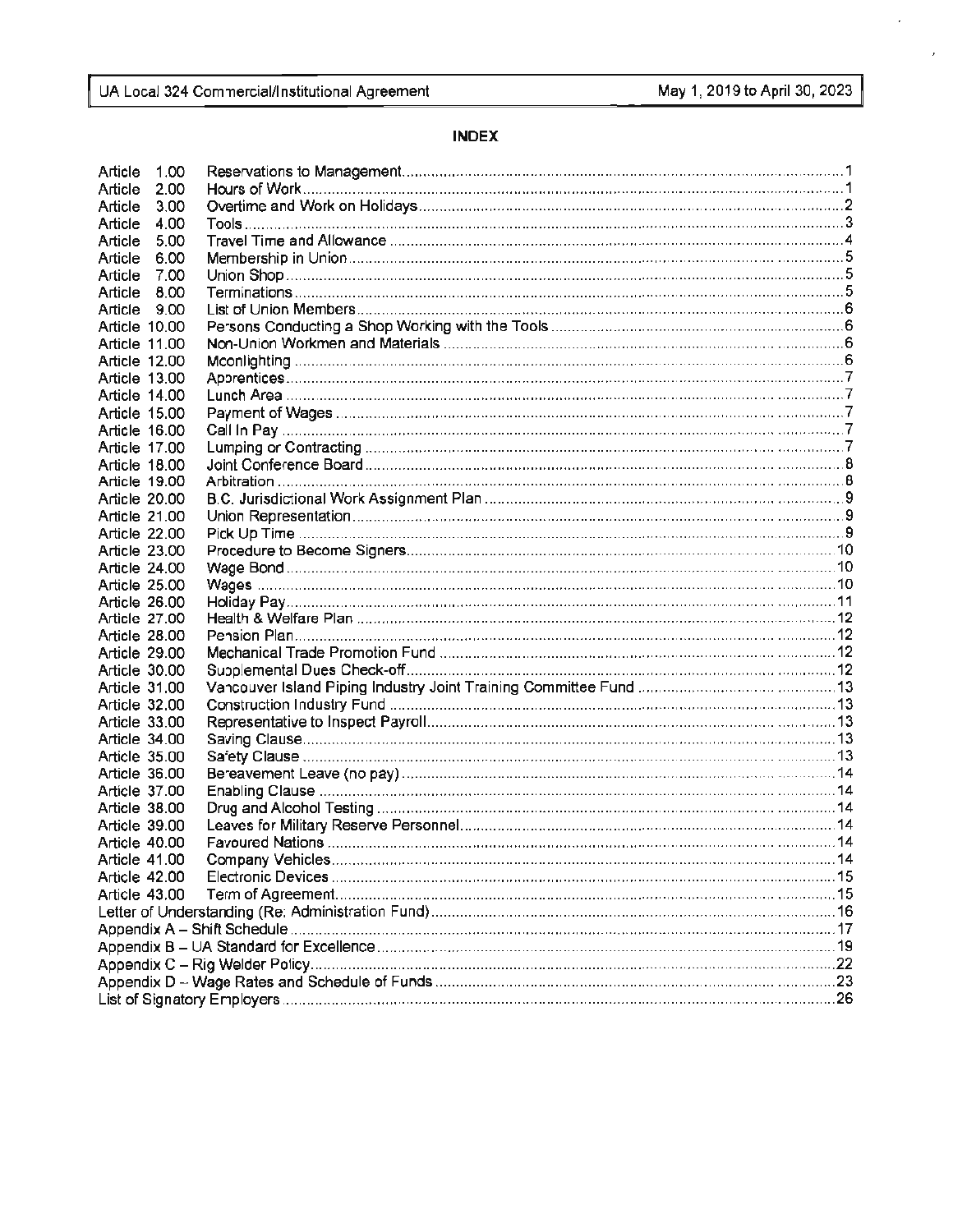UA Local 324 Commercial/Institutional Agreement May 1, 2019 to April 30, 2023

This Collective Agreement shall apply to all work performed within the geographical jurisdiction of U.A. Local 324, ("the Union") with the exception only of work specifically defined in the U.A. Local 324 Industrial Collective Agreement. Work specifically described in the Industrial Agreement shall be performed under the provisions of that Collective Agreement.

As a condition of signing this Agreement, the Employer agrees to execute the Industrial Agreement and the Service Agreement should the Employer engage in work falling under either Collective Agreement.

With a view to promoting the business of heating and sanitation in order to allow those trades to ensure a standard of efficiency for the protection of the public and for those persons engaged in such business, by establishing and maintaining of fair conditions and settling of differences that may arise between those who are parties to this Agreement and to maintain industrial peace.

It is the intention of the parties to this Agreement that through increasing the knowledge and skills of the members of the Mechanical Construction Industry and through the use of new methods and means of production and goals of increased availability of annual working hours for members of the Union, increased productivity for the Industry and a betterment of standard of living for all members of the Industry will be obtained. Further, the parties agree to abide by the criteria contained in the current UA Standard for Excellence. This standard lays out obligation for the Employer, the Union and the employees.

For the purposes of this Agreement, the Party of the First Part is designated and recognized by the Party of the Second Part as the sole agent and authority for bargaining with the Party of the Second Part."

#### **ARTICLE 1.00 -- RESERVATIONS TO MANAGEMENT**

- **1.01** The Union recognizes the right of the Employer to operate and manage his business in all respects in accordance with his commitments and responsibilities and that the locations of operations, the schedules, the processes and means of dealing with products and materials are solely the responsibility of the Employer.
- **1.02** The Union recognizes the right of the Employer to hire, promote, discipline or discharge any Employee subject to such regulations and restrictions governing the exercise of these rights as are expressly provided in this Agreement and subject to the right of the Employee concerned to lodge a grievance in the manner and to the extent herein provided.
- **1.03** The Employer agrees that he will not exercise his management rights for the purpose of restricting or limiting the rights of his Employees herein granted

#### **ARTICLE 2.00 -- HOURS OF WORK**

**2.01 (a)**  The hours of labour shall be eight (8) hours per day between 7:00 a.m. and 5:00 p.m. Monday to Friday inclusive, with one-half  $(Y_2)$  hour for lunch.

#### **(b) Compressed Workweek**

The Employer may schedule the regular work week in four (4) consecutive ten (10) hour days at straight time rates, provided that the four (4) ten (10) hours days are scheduled during the Monday through Thursday period or the Tuesday through Friday period. Where this option is worked, all hours in excess of ten (10) hours per day, shall be paid for at two (2) times the applicable rate of pay. When the fifth (5th) day is worked, the first ten (10) hours shall be paid at one and one-half (1-1/2) times the applicable rate of pay. All other hours on this compressed work schedule shall be paid at two (2) times the applicable rate of pay. If the Employer exercises an afternoon or night shift on the compressed workweek format afternoon or night shift premiums will apply.

Where the Monday through Thursday option is worked and a statutory holiday falls on the Friday, the preceding Thursday shall be the observed day-off, unless varied by mutual consent. Where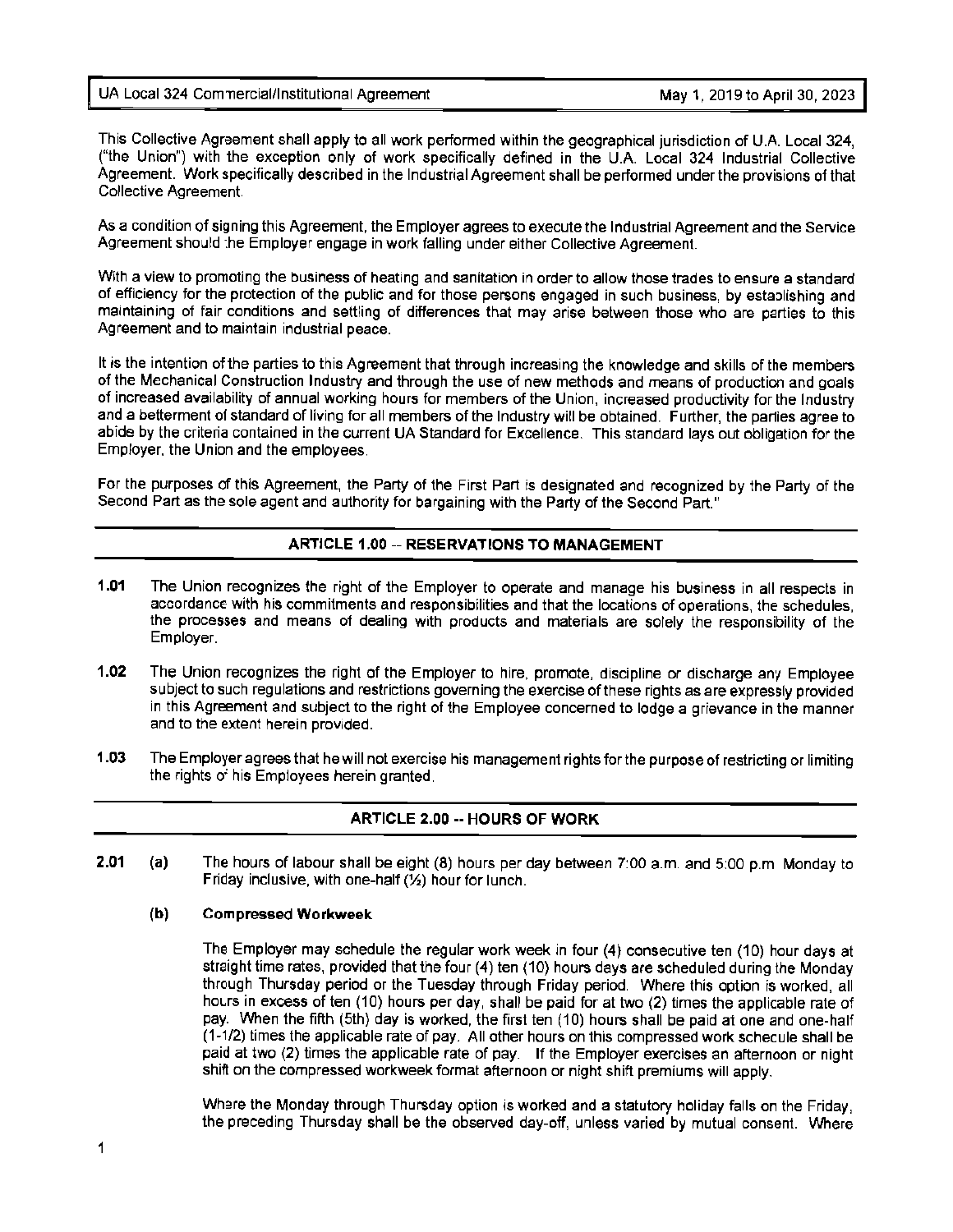the Tuesday through Friday option is worked and a statutory holiday falls on a Monday, the following Tuesday shall be the observed day-off, unless varied by mutual consent. When a statutory holiday falls in the workweek, the Union and the Employer shall mutually agree to the work schedule for that week.

#### **2.02 Rest Break**

On a regular shift, two (2) ten (10) minute rest breaks may be taken at a location determined by mutual agreement between the Employer and the Union. Rest breaks must be taken unless mutually agreed upon in writing between the Employer and the employee. On shifts often (10) hours, the Employee will be given one fifteen (15) minute break in the middle of the second five (5) hours of the shift, unless workplace conditions require a variance in the time of the either rest break on one or more days. Where work is required beyond ten (10) hours, a second meal break of one-half (1/2) hours will be provided at the end of eight (8) hours, to be paid at straight time rate. If a second meal break is provided, the rest breaks will revert to ten (10) minutes each and the third rest break will not be taken. All additional meal breaks will be paid at the prevailing rates. Both parties agree there shall not be abuses in respect to the time taken for rest breaks

- **2.03** Forty (40) hours shall constitute the working week and all hours worked in excess of forty (40) hours per week shall be considered overtime.
- **2.04** In the event of it becoming necessary to work more than one (1) shift on a job, the second shift shall be paid for at the rate of eight (8) hours pay for seven and one-half (7 ½) hours work. The third shift shall be paid at the rate of eight (8) hours pay for seven (7) hours work. Three consecutive work days shall constitute an afternoon or night shift. On any shift operation in excess of 10 hours per shift, a meal will be provided at straight time. No Employee will be permitted to work two (2) continuous shifts in any calendar day. Employees shall be given forty-eight (48) hours notice prior to commencement of shift work.

#### **2.05 Scheduling of Shifts**

**One, Two or Three Regular Shifts - See Appendix A for Shift Schedules** 

#### **ARTICLE 3.00 -- OVERTIME AND WORK ON HOLIDAYS**

- **3.01** The first two (2) hours of overtime, Monday through Friday, shall be paid at one and one-half (1 ½) times the otherwise applicable straight time hourly wage rate. The first eight (8) hours of overtime on Saturdays shall also be paid at one and one-half (1 ½) times the otherwise applicable straight time hourly wage rate. All other overtime shall be paid at double time.
- **3.02** Work on Sunday and the following holidays shall be paid for at double time rate: New Year's Day, Family Day, Good Friday, Easter Monday, Victoria Day, Dominion Day, Friday preceding B.C. Day, B.C. Day, Labour Day, Thanksgiving Day, Remembrance Day, Christmas Day, Boxing Day or any day that may be declared a holiday in the future by the Government of Canada or by the Government of the Province of British Columbia.

On all commercial/institutional projects, the Friday before Labour Day may be floated and the day therefore worked at straight time rates, with an alternate day scheduled to be taken off as mutually agreed between the employer and the employee.

The Union will be notified if the members are working either of the above statutory holidays.

**3.03** When overtime is required before or after the regular hours of work exceeding two (2) hours, Employees shall receive one-half (½) hour lunch period at the straight time rates. If the Employee is not informed of the overtime before the end of his last shift, the Employer will supply a meal. The Parties agree that, in extenuating circumstances, should the Employer not be able to provide the meal in the overtime meal situation as identified herein, the Employer will compensate the Employee in an amount of thirty dollars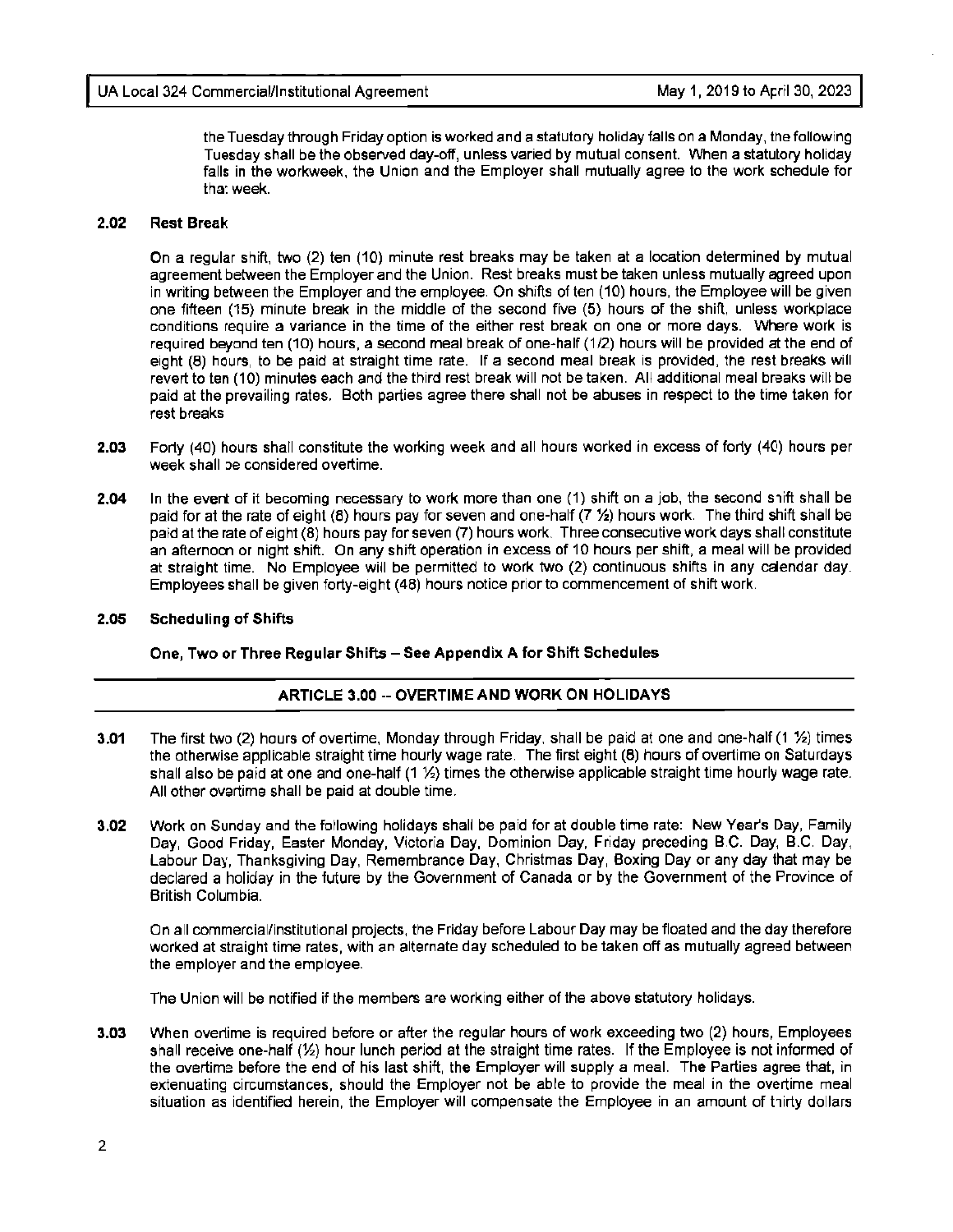#### UA Local 324 Commercial/Institutional Agreement May 1, 2019 to April 30, 2023

(\$30.00). If overtime of more than four (4) hours is worked, the Employer shall supply a meal every four (4) hours with no loss of time.

#### **ARTICLE 4.00 -- TOOLS**

**4.01** Employees shall supply the following tools:

#### **Plumber's Tools List**

- 
- 
- 
- 
- 
- 
- 
- 
- 
- 
- 
- 
- 
- 

#### **Sprinklerfitter's Tool List**

- 
- 
- 
- 
- 
- $\begin{array}{lll} 6) & 18^{\degree} \text{ Pipe Wrenches (2)} & & 18) & 7/8 \text{ "Deep Socket} & & 28) & \text{Torpedo Level 9} \\ 7) & \text{Claw Hammer} & & 19) & \text{Allen Kevs IMP 1/16"-3/8"} & & 29) & 1/2 \text{ "Cordless Dr.} \end{array}$
- 
- 
- 
- 
- 11) #2 Slot Screwdriver 22) 6" Vice Grips
- 12) #2 Robertson Screwdriver 23) Wire Brush

#### **Pipefitter's Tool List**

- 
- 
- 
- 
- 
- 
- 
- 
- 9) 21b Ball Peen Hammer
- 10} 12" Adjustable Wrench (2)

#### **4.02 Loss of Tools**

- 1) Tool Box 15) 14" Pipe Wrench 1999 Chalk Line<br>15) 14" Pipe Wrench 29 Chalk Line<br>2) Hacksaw 16) Claw Hammer 30) Basin Wren
	- 2) Hacksaw 16) Claw Hammer 30) Basin Wrench
- 3) Pump Pliers 17) 12" Adjustable Wrench 31) Wire Brush
- 4) Aviation Tin Snips 18) 10" Adjustable Wrench 5) 3/4" Cold Chisel 19) 310" Adjustable Wrench
	-
	-
- 6) Plumb Bob 20) Utility Knife 34) 1" Wood Chisel<br>21) Keyhole Saw 211 #2 Slot Screwdriver 35) Tape Measure
	-
	-
- 9) 10" Vice Grips 23) #1 Robertson Screwdriver 36) Torpedo Level 9" 24) #2 Robertson Screwdriver 37) 1/2" Cordless Drill 18v
- 10) #104 Rigid Cutters 24) #2 Robertson Screwdriver<br>11) #5 Rigid Cutters 25) #3 Robertson Screwdriver 25) #3 Robertson Screwdriver minimum
	-
- 12) #2 Rigid Cutters 26) 5/16" Torque Wrench 38) 1 /2" & 3/4"Pex Crimpers
- 13) Striker 27) Allen Keys Imp 1/16"-3/8" 39) 1" Pex Cutters 28) Allen Keys Metric 1.5mm- 40) Cordless Impact Drill
	- 10mm 41) Head Lamp
- 1) Tool Box 13) #2 Phillips Screwdriver 24) Nail Puller
	-
	-
- 3) Aviation Tin Snips 15) 9/16" Deep Socket 26<br>4) Plumb Bob 11/16" Deep Socket
	-
	-
	-
- 8) 12" Adjustable Wrench 20) Allen Keys Metric 1.5mm- minimum 9) 10" Adjustable Wrench 10mm 30) Cordless Impact Drill<br>10) Utility Knife **10mm** 31) Chalk Line 31, 31 Head Lamp
	- 21) Chalk Line 31) Head Lamp
	-
	-
- 1) Tool Box 11) 6" Adjustable Wrench (2) 19) Set of Sockets Up To 1-<br>
2) Hacksaw 12) Utility Knife 1/4" 1/4"
	-
- 2) Hacksaw 12) Utility Knife 12 (2) Utility Knife 1/4" 1/4"<br>12) 12" Pump Pliers 120 (20) 13) #2 Robertson Screwdriver 120 (20) Wire 3) 12" Pump Pliers (13) #2 Robertson Screwdriver (20) Wire Cut Pliers (3) 42 Robertson Screwdriver (20) Wire Brush (4)  $\overline{3}/4$ " Cold Chisel (14) #2 Phillips Screwdriver (21) Wire Brush
- 4) 3/4" Cold Chisel 14) #2 Phillips Screwdriver 21) Wire Brush<br>5) Striker 15 10" Vice Grips 22) Half Round
	-
- 5) Striker 15) 10" Vice Grips 22) Half Round Bastard File<br>
6) 18" Pipe Wrench 16) Set of Open End Boxed 23) Tube Cut Pliers 6) 18" Pipe Wrench 16) Set of Open End Boxed 7) 14" Pipe Wrench 23, 239 End Up To 1-1/4" 7) 14" Pipe Wrench End Up To 1-1/4" 24) Tape Measure<br>8) 8" Pipe Wrench 17) Center Punch Standard/Metri

The Employer will replace employee's personal tools with tools of equal value in cases where it can be verified that the tools were lost in a fire, or stolen. Each employee, upon dispatch shall provide an inventory

- 
- 18) Line up Bars 25) Head Lamp
- 
- 
- 
- 
- 5) 3/4" Cold Chisel 19) 8" Adjustable Wrench 33) Half Round Bastard File
	-
- 7) Keyhole Saw 21) #2 Slot Screwdriver 35) Tape Measure 8) 6" Vice Grips 20 and 22) #2 Philips Screwdriver Standard/Metric 25'/7.5m
	-
	-
	-
	-
	-
	-
	-
- 2) Hacksaw 14) 3/8" Ratchet 25) Half Round Bastard File 25 Half Round Bastard File<br>25) Aviation Tin Snips 25) 3/16" Deep Socket 26) 1" Wood Chisel
	-
- 4) Plumb Bob 16) 11/16" Deep Socket 27) Tape Measure Standard/<br>5) Keyhole Saw 17) 3/4" Deep Socket 16 Metric 25/7.5m 17) 3/4" Deep Socket Metric 25'/7.5m

Standard/Metric 25'/7.5m

- 
- 7) Claw Hammer 19) Allen **Keys IMP** 1/16'-3/8" 29) 1 /2" Cordless Drill 18v
	-
	-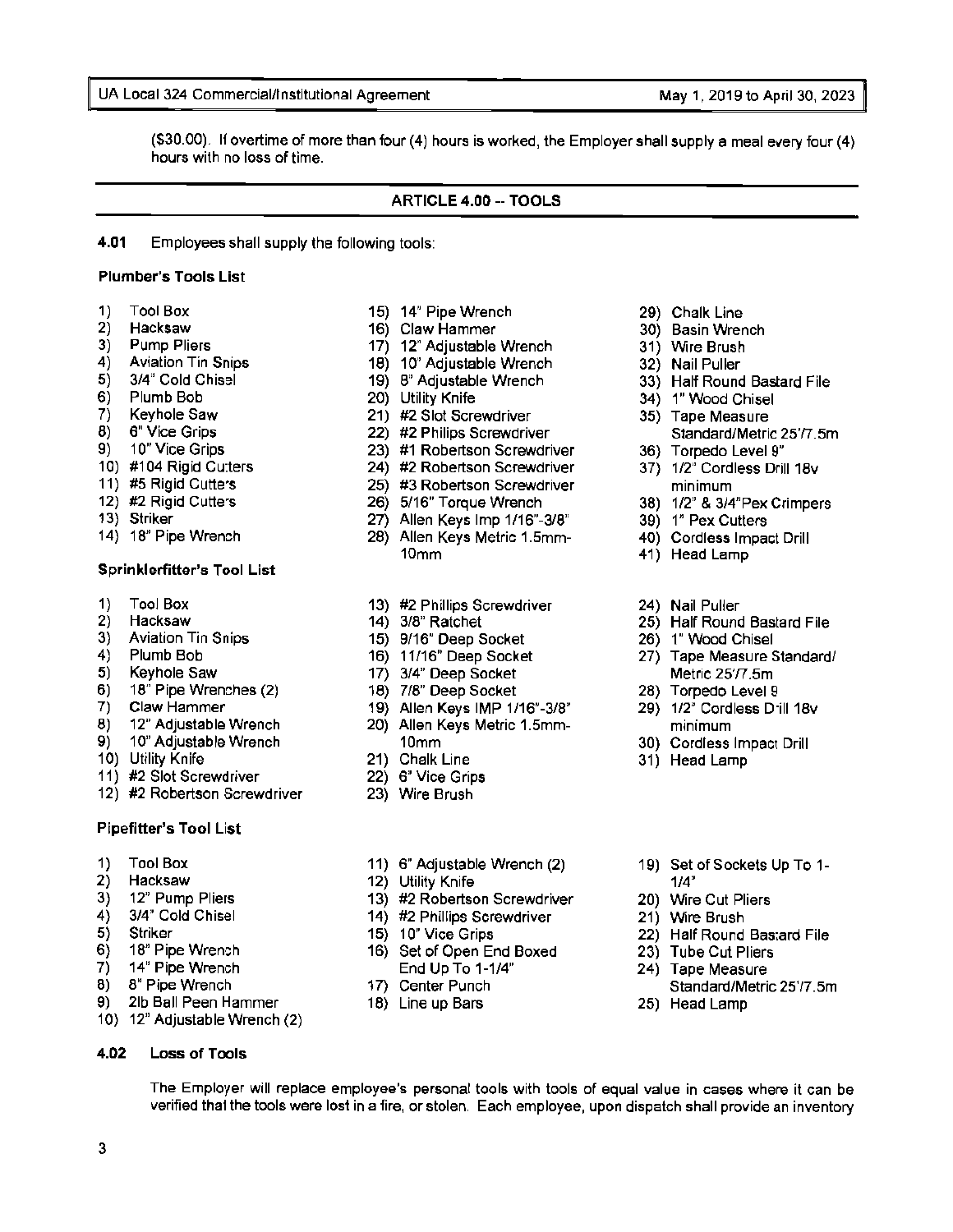of his tools to both the Union and the Employer either in written form or by photograph in order to be eligible for the Employer to replace the said lost tools.

#### **ARTICLE 5.00 --TRAVEL TIME AND ALLOWANCE**

- **5.01** For the purpose of establishing travel time and mileage; there shall be a "Travel Free Zone" of forty-five (45) road kilometers from Victoria City Hall. All projects located within the travel free zone shall be exempt from travel allowances.
	- (a) When employees are operating a personal vehicle outside the "Travel Free Zone" between fifty-five (55) and ninety (90) road kilometers from their residence to the jobsite, they shall receive a vehicle allowance of \$30.00 per days worked.
	- (b) No personal vehicle allowance shall apply outside the "Travel Free Zone" between fifty-five (55) and ninety (90) road kilometers when an employee and/or employees operating or as a passenger in a company vehicle. The distance shall be calculated from the employee's residence whee the vehicle has been assigned.
	- (c) When a ferry or water taxi is required for travel to the jobsite the employee shall receive straight time rate inclusive of holiday pay (no benefits) and shall be paid on an hourly basis starting at a 30 minute minimum.
- **5.02** When travelling outside of ninety (90) road kilometers regardless of vehicle ownership and when mutually agreed between the employee, the Union and the Employer, straight time rate inclusive of holiday pay (no benefits) shall be paid on an hourly basis starting at a 30 minute minimum. Employees operating a personal vehicle outside of ninety (90) road kilometers shall be paid mileage as per CRA guidelines. When an employee not travelling daily to and from the jobsite and where the jobsite is over ninety (90) road kilometers, the employee shall be paid as per Article 5.03 (a).
- **5.03 (a)** When there is no camp accommodation, the employee shall choose:
	- (i) Living out allowance and shall be paid on the basis of and effective May, 1, 2018, \$135.00 and effective May 1, 2020, \$ 140.00 per day, seven (7) days a week. Employees must work the Friday and the following Monday to qualify for 7 days LOA, excluding compressed work week and Statutory Holidays. Employees leaving for the weekend shall not receive any travel time compensation. Employees operating or as a passenger in a company owned vehicle leaving for the weekend shall only be paid LOA for days worked and travel per clause 5.02 shall apply.
	- (ii) First class room and board effective May 1, 2018, seventy-five dollars (\$75.00), effective May 1, 2018, effective May 1, 2020, eighty dollars (\$80.00) per day worked. Weekly housekeeping to be provided at designated facilities. Accommodations shall be at the discretion of the Joint Conference Board. It is further agreed by the parties that under the room plus meal allowance option, if the Employer supplied accommodation is more than forty-five (45) road kilometers from the jobsite, the Employer will pay daily travel allowance (for days worked) based on Articles 5.01 (a), (b), (c) if applicable.

#### **(b) Turn-around**

For each forty (40) calendar days an allowance for turn-around will be provided on a "use it or lose it" basis. The allowance will be based on the following formula;

| 250 – 500 km -  | \$100.00 |
|-----------------|----------|
| 501 – 750 km -  | \$200.00 |
| 751 – 1000 km - | \$250.00 |
| Over 1000 km -  | \$325.00 |

The mileage will be computed from the point of dispatch to the jobsite. It is agreed the above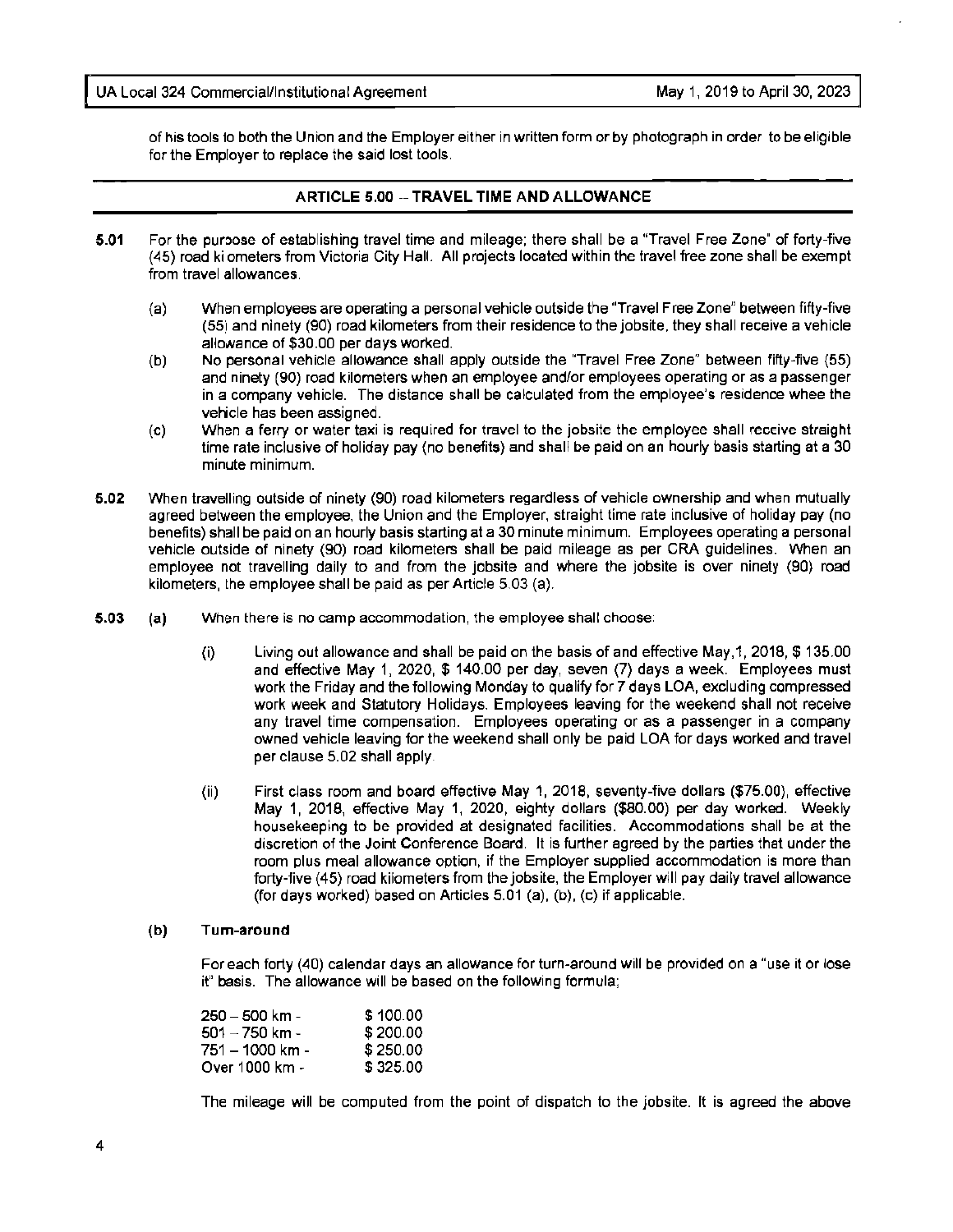amounts will be paid once for each turnaround.

- **5.04** No employee must use his personal car for the transportation of Employers' tools and/or materials. Ownership of a car shall not be considered as a condition of employment.
- **5.05** If the employee must leave the job during the working day due to illness or other legitimate reasons as later approved by the Joint Conference Board he shall be paid the full day's travel expense allowance in accordance with this Clause, but only wages for time actually worked.
- **5.06** If the employee receives permission to leave the job during the working day to receive medical attention for an injury received on the job he shall be paid the full day's travel expense allowance and wages for the day of the accident.

#### **5.07 Paid Parking**

Employees shall be responsible to pay for personal vehicle parking and find suitable parking for the entire shift Employees who have been directed to work on a project site, and where the employee has to pay for parking, will be reimbursed the pro-rated amount of cost for parking should the employee be requested to leave said project and move to another jobsite location. The employee must present the Employer with a valid receipt

#### **ARTICLE 6.00 -- MEMBERSHIP IN UNION**

- **6.01** Only Journeymen members of the Union and duly indentured Apprentices, under the supervision of Journeymen, shall install any materials or handle the tools of the trade.
- **6.02** All Employees, including Apprentices, must have a clearance or dispatch slip from the Union before being hired.

#### **ARTICLE 7.00 -- UNION SHOP**

- **7.01** The parties of the first part agree that only members of the United Association in good standing will be employed on work being installed by such parties under the jurisdiction of this Local Union. If the Local Union is unable to supply qualified Journeymen, then the Employer has the privilege of employing Journeymen as required who must qualify and become members of the Union within thirty (30) days.
- **7.02** Any employee who is working as a potential member and who the party of the second part requests that he be replaced by a member of the Union who is acceptable to the Employer, shall be laid off and such traveling time and expense incurred transporting the potential member to and from the job shall be paid for by the potential member.
- **7 .03** It shall be the policy of the Employer to endeavour where there are five (5) or more Journeymen employed by an Employer that every fifth Journeyman shall be fifty (50) years of age or over, if available, providing such older worker is acceptable to the Employer.

#### **ARTICLE 8.00 - TERMINATIONS/ DISCIPLINARY PROCESS**

- **8.01** When an employee is unfit for work, in the opinion of his Supervisor, he shall be discharged and forfeit travel fare and allowance.
- **8.02** Should it be necessary to reduce the working force on the job or in the shop, the Employer shall lay off or terminate employees in the following sequence:

| First  | Potential (permit) members.                         |
|--------|-----------------------------------------------------|
| Second | Travel card members (members of Sister U.A. Locals) |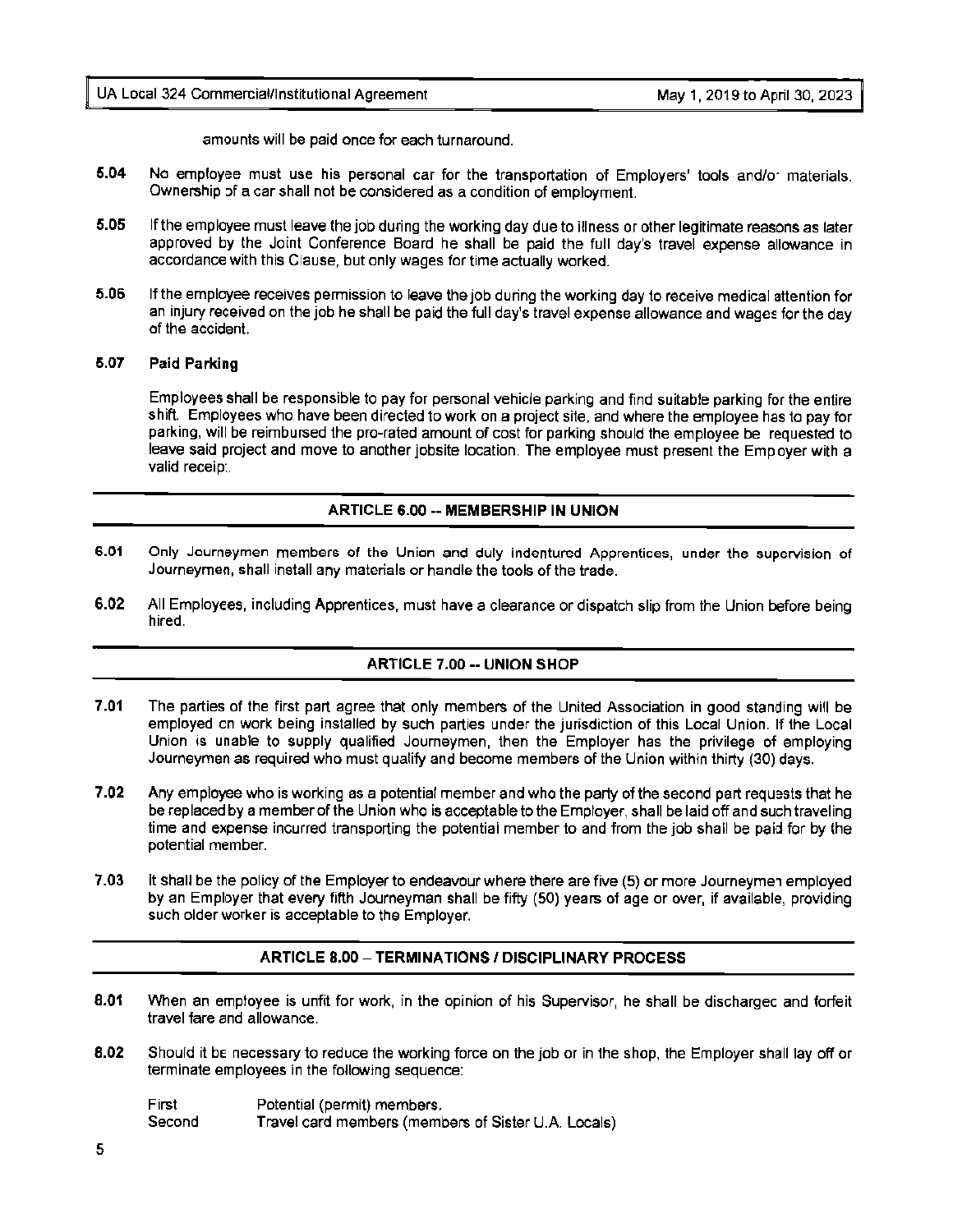Last Members of the Local Union.

- **8.03** Employers shall notify the Union when an employee has been laid off or dismissed. The notification will be sent via email to a designated contact within the Union office.
- **8.04** The JCB recognizes the following three step discipline procedure as the procedure to be followed by signatory Employers in disciplining employees under the progressive discipline procedure as follows;
	- (a) One verbal warning
	- (b) First written warning
	- (c) Second written warning and termination of employment if deemed necessary by the Employer

Union Representation (e.g. Shop Steward) should be present during each step of this process. Also, the Union is to be notified.

This progressive disciplinary process does not apply to automatic dismissal situations.

#### **ARTICLE 9.00 -- LISTS OF UNION MEMBERS**

**9.01** The Employer agrees to supply the Local Union with a list of all employees upon request The Union agrees upon request to supply a list of unemployed members to any Employer signatory to this Agreement

#### **ARTICLE 10.00 -- PERSONS CONDUCTING A SHOP WORKING W1TH THE TOOLS**

- **10.01** Any persons conducting a shop under the jurisdiction of the Union retain the right to work with the tools, provided however, that such shops having a working member and employing Journeymen of the Union shall work under the same conditions as applied to Journeymen.
- **10.02** In any event, no more than one (1) shareholder or partner who is not a member of the Union shall be allowed to work with the tools.
- **10.03** The working shareholder or partner shall obtain from the Union an identification card and shall carry the card on his person on the job site. For working shareholder or partner industry fund contributions refer the Joint Conference Board letter of understanding dated September 8, 1980.

#### **ARTICLE 11.00 -- NON-UNION WORKMEN AND MATERIALS**

- **11.01** The Union reserves the right to render assistance to other labour organizations. Refusal on the part of Union members to work with non-union workmen or use material produced under non-union conditions shall not be deemed a breach of this Agreement. In all such cases the Joint Conference Board will be given prior notice and a meeting held if requested and further approval obtained from the Building Trades Council involved.
- **11.02** The Party of the first part agrees that he will not contract to or from any mechanical contractor who is not signatory to the United Association Agreement.

#### **ARTICLE 12.00 -- MOONLIGHTING**

**12.01** Any employee who, while working for an Employer signatory to this Agreement, engages in any work pursuant to their trade (other than work for such Employer) for which they receive remuneration, excepting work done for themself on their own premises, shall be subject to disciplinary action by the Employer and the Union up to and including termination.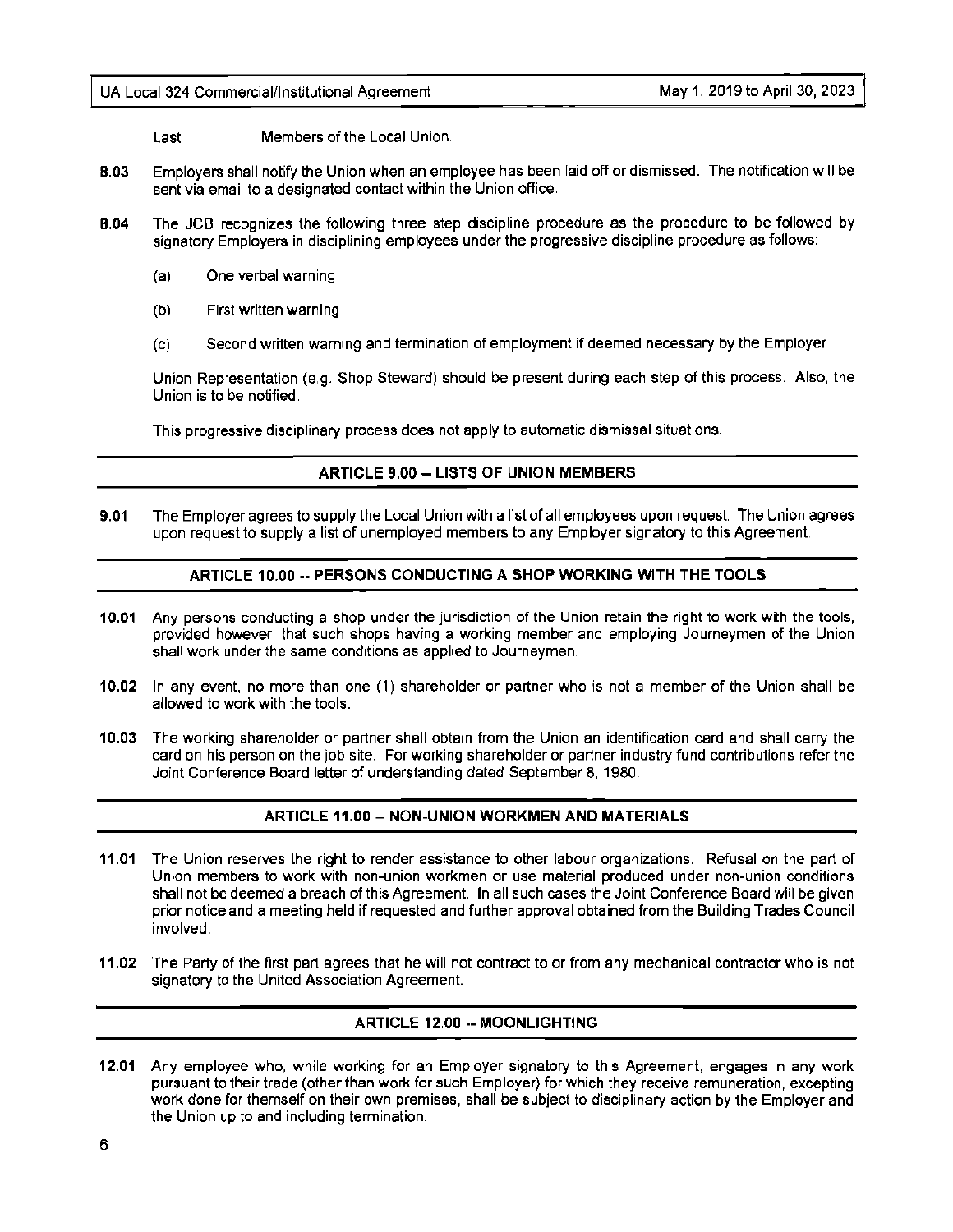#### **ARTICLE 13.00 --APPRENTICES**

- **13.01** All Apprentices shall be employed in accordance with the provisions of the Industry Training Authority Act and the parties hereto agree to observe all the provisions of the said Act.
- **13.02** For each phase of the trade, every shop employing one (1) Journeyman constantly shall be allowed one (1) Apprentice and for each additional three (3) Journeymen employed they shall be allowed one (1) additional Apprentice
- **13.03** All Apprentices, indentured or probationary, shall be listed with the Vancouver Island Piping Industry Joint Training Committee and the Office of Local Union 324.
- **13.04 Pre-Apprentices:**

Pre-Apprentice graduates accepted by the Joint Committee for the apprenticeship program may be allowed six (6) months' credit out of their five (5) year period of apprenticeship at the discretion of the Joint Training Committee

**13.05** The Apprenticeship Co-coordinator and/or the Business Representative will periodically check the Apprentices on the jobs to determine whether or not they are being trained in the proper manner and shall do so in accordance with Section 21.02.

#### **ARTICLE 14.00 -- LUNCH AREA**

- **14.01** Whenever practical a heated area for eating lunches will be provided. Such area will be free from tools and equipment. Any disagreement on where practical will be resolved by the Joint Conference Board.
- **14.02** Approved sanitary facilities will be provided.

#### **ARTICLE 15.00 -- PAYMENT OF WAGES**

- **15.01** The regular pay day shall be not more than every week and wages shall be paid before quitting time. When members are laid off or discharged they shall be paid complete with Record of Employment within three (3) working days. No Employer shall hold back more than five (5) days pay from an employee's wages.
- **15.02** Payment will be made by cheque or direct deposit.
- **15.03** Notwithstanding any/all contrary provisions contained within this Agreement, all payroll shall be processed in a manner consistent with CRA regulations.

#### **ARTICLE 16.00 -- CALL IN PAY**

**16.01** Any employee asked to report for work at the regular starting time and for whom no work is provided shall receive pay for four (4) hours at the regular rate of wages.

#### **ARTICLE 17.00 •• LUMPING OR CONTRACTING**

**17.01** Members of the Union shall not be allowed to do any lumping or contracting or any work except as Journeymen employees, and shall work only for signatories to this Agreement. On February 14, 1985, the Joint Conference Board interpreted the foregoing to mean that Contractors signatory to the Collective Agreement can subcontract "labour only" contracts out to only those contractors who are employing Journeymen and/or Apprentices of the Union.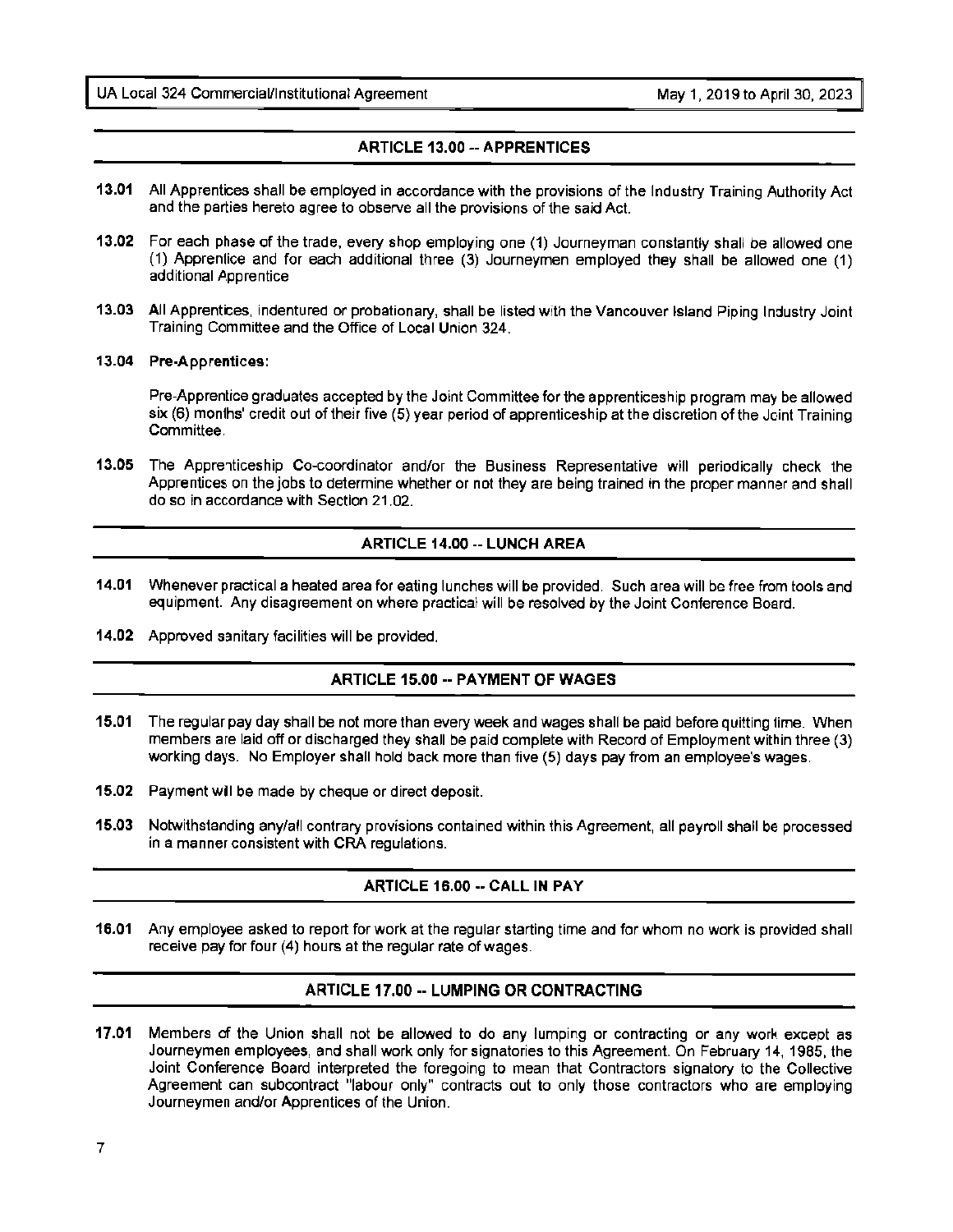#### **ARTICLE 18.00 - DISPUTES AND GRIEVANCES**

- **18.01 A** Joint Conference Board will be formed of three (3) LIA Local 324 signatory Employers and three (3) members of the Union, who shall meet as requested by either party, at which meeting three (3) members of each party will form a quorum and in any case, equal representation of both parties shall participate in the voting. Such Board shall have power on behalf of the respective parties hereto to adjust trade disputes or grievances or establish regulations governing the conduct of their members.
- **18.02 (a)** In case of any dispute or grievance arising that cannot be settled informally by the member representative of the Union and Employer, it will be referred to representatives of the Parties. If the dispute or grievance remains unsettled, it will then be referred to the Joint Conference Board and such Board shall meet within twenty-four (24) hours, if necessary. In any case, any grievance that is not submitted, in writing, to the other Party within one (1) week of the time the cause of such grievance should have been know shall be deemed to have been abandoned. Any variation from this Section would only take place in very exceptional circumstances such as lack of communications facilities, etc.
	- **(b)**  If any dispute or grievance referred to the Joint conference Board cannot be settled or otherwise resolved by the Joint Conference Board, then either of the Parties to the dispute or grievance will be at liberty to refer the dispute or grievance to the Arbitration Board in the manner hereinafter provided for.
	- (c) A majority decision of the Joint Conference Board concerning a grievance referred to it shall be final and binding on the Parties and their members.

#### **ARTICLE 19.00 -- ARBITRATION**

- **19.01** In case of any dispute or grievance arising that cannot be settled informally by the Joint Conference Board, then either of the parties to the dispute or grievance will be at liberty to refer the dispute or grievance to an Arbitration Board in the manner hereinafter provided for:
	- **(a)** The party desiring arbitration shall appoint a member for the Board, and shall notify the other party in writing of its appointment and particulars of the matter in dispute.
	- **(b)** The party receiving the notice shall, within five (5) days thereafter, appoint a member for the Board and notify the other party of its appointment.
	- (c) The two (2) arbitrators so appointed shall confer to select a third person to be Chairman and failing for three (3) days from the appointment of the second of them to agree upon a person willing to act, either of them may apply to the Minister of Labour to appoint such third member.
	- **(d)** The Arbitration Board shall sit, settle the terms of the question to be arbitrated and make its award within ten (10) days from the date of appointment of the Chairman, provided that the time may be extended by agreement of the parties.
	- **(e)** The Board shall deliver its award in writing to each of the parties and the award of the majority of the Board shall be the award of the Board and shall be final and binding upon the parties; and they shall implement it forthwith.
- **19.02** Each party shall pay its own expenses and costs of arbitration; the remuneration and disbursements of its appointee to the Board and one-half  $(\frac{1}{2})$  the compensation and expenses of the Chairman and of stenographic and other expenses of the Arbitration Board.
- **19.03** It is understood by the parties entering into this Agreement that they exclude the operation of Section 96, Sub-Section ( 1) of the Industrial Relations Act of British Columbia unless agreed to by the Joint Conference Board, except in cases of fund contribution delinquencies or non-payment of funds.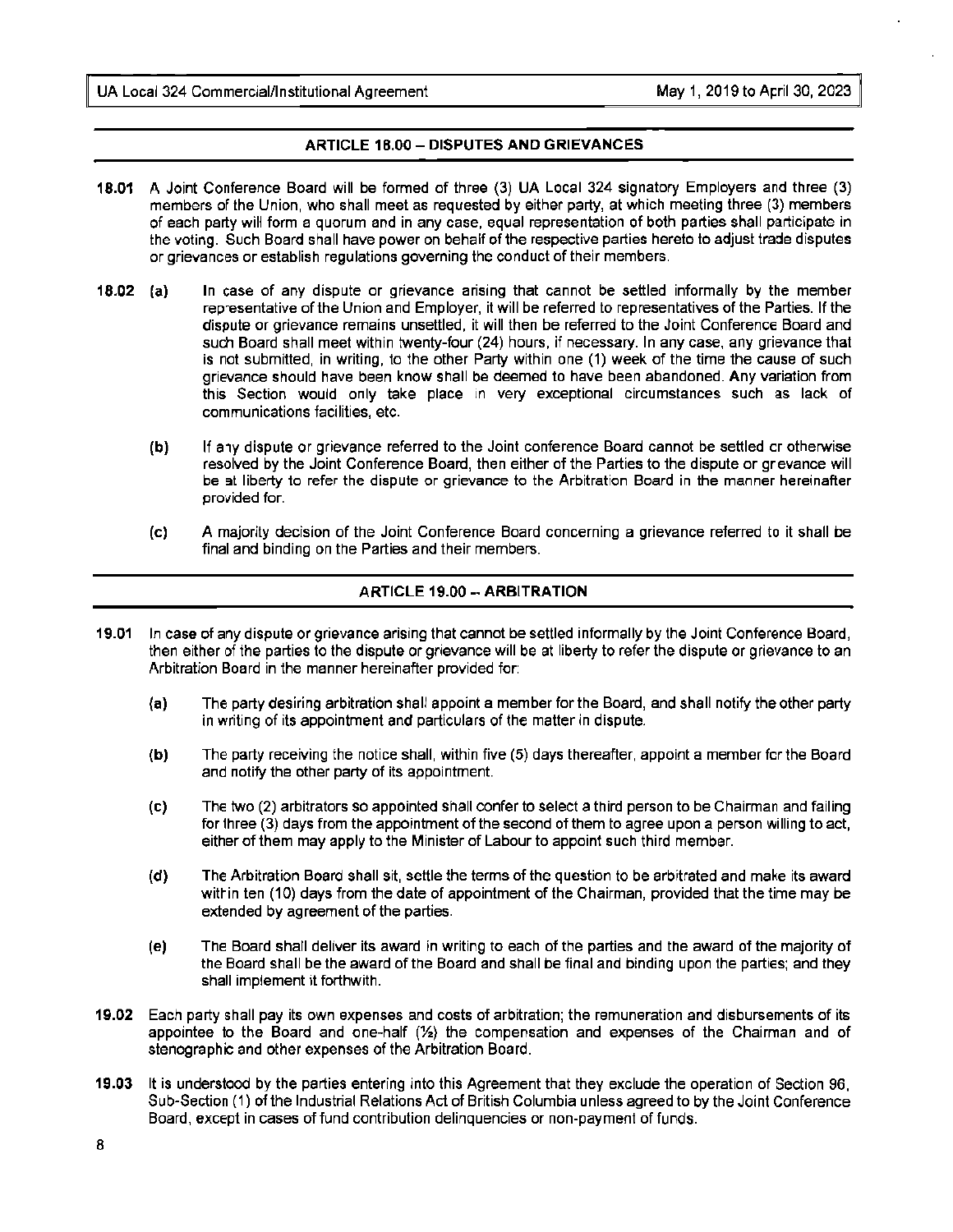#### **ARTICLE 20.00 -- B.C. JURISDICTIONAL WORK ASSIGNMENT PLAN**

- **20.01** Both parties to this Agreement recognize and will strictly adhere to the Procedural Rules for the Umpire of Jurisdictional Work Assignments in British Columbia and other supplementary rule{s), agreement(s). and/or memoranda as may be agreed upon from time to time by Construction Labour Relations Association of B.C. and the British Columbia and Yukon Territory Building and Construction Trades Council. Should any provision or provisions contained in the above prove to be in violation of any legally effective Federal or Provincial statute, it is agreed that the prime parties to the said Agreements will re-negotiate such provision or provisions and all other provisions shall not be affected thereby.
- **20.02** The Employer shall upon request, make known his intended work assignment. It is agreed that such intended work assignment shall be determined by the standards contained in the Procedural Rules for the Umpire of Jurisdictional Work Assignments in B.C.
- **20.03** The participating Employer Association shall inform their stipulated members, in writing, of their responsibilities for the assignment of work in accordance with the Rules and Regulations of the Plan.
- **20.04** The parties agree that all cases, disputes or controversies involving jurisdictional disputes and assignments of work shall be resolved as provided for in the Procedural Rules and Regulations provided for in the Plan for the Umpire of Jurisdictional Work Assignments in British Columbia. The parties agree that they shall comply with the decisions and awards of the Umpire of Work Assignment established by the Plan.
- **20.05** The Union agrees that the establishment of picket lines and/or the stoppage of work by reason of the Employer's and/or Umpire's assignment of work are prohibited. No Local Union stipulated to the Plan shall institute or post picket lines for jurisdictional purposes.
- **20.06** The Employers will provide the funding necessary for the operation of the Jurisdictional Assignment Plan. The necessary funds will be collected through provisions in the Collective Agreements.
- **20.07** Effective June 14, 2002, the current funding of \$0.015 per hour will be reduced by \$0.005 per hour based upon the restructuring of the Plan by the Trustees.

#### **ARTICLE 21.00 -- UNION REPRESENTATION**

- **21.01 A** Job Steward shall be a working Building Trades member of the Union and will be under the direction of the Business Manager or Business Agent at all times. The Job Steward shall be appointed by the Business Manager or Business Agent. The Job Steward will be permitted to perform their Union duties during working hours and shall not be discriminated against. The Union agrees that the Job Stewards will perform their duties as efficiently as possible and the Employer agrees to grant reasonable time for the performance of such duties.
- **21.02** Business Representatives are to have access to all jobs covered by this Agreement in the carrying out of their regular duties.
- **21.03** Employees serving on the Joint Conference Board or as Trustees of the various funds covered by the terms of this Agreement shall be allowed time off without pay to attend to Union business after making arrangements satisfactory to their Employer.

#### **ARTICLE 22.00 -- PICK UP TIME**

**22.01** Employees terminating or being laid off for any reason on any job shall be notified at least one (1) hour in advance and shall be granted sufficient time to pick up and return the Employers' tools.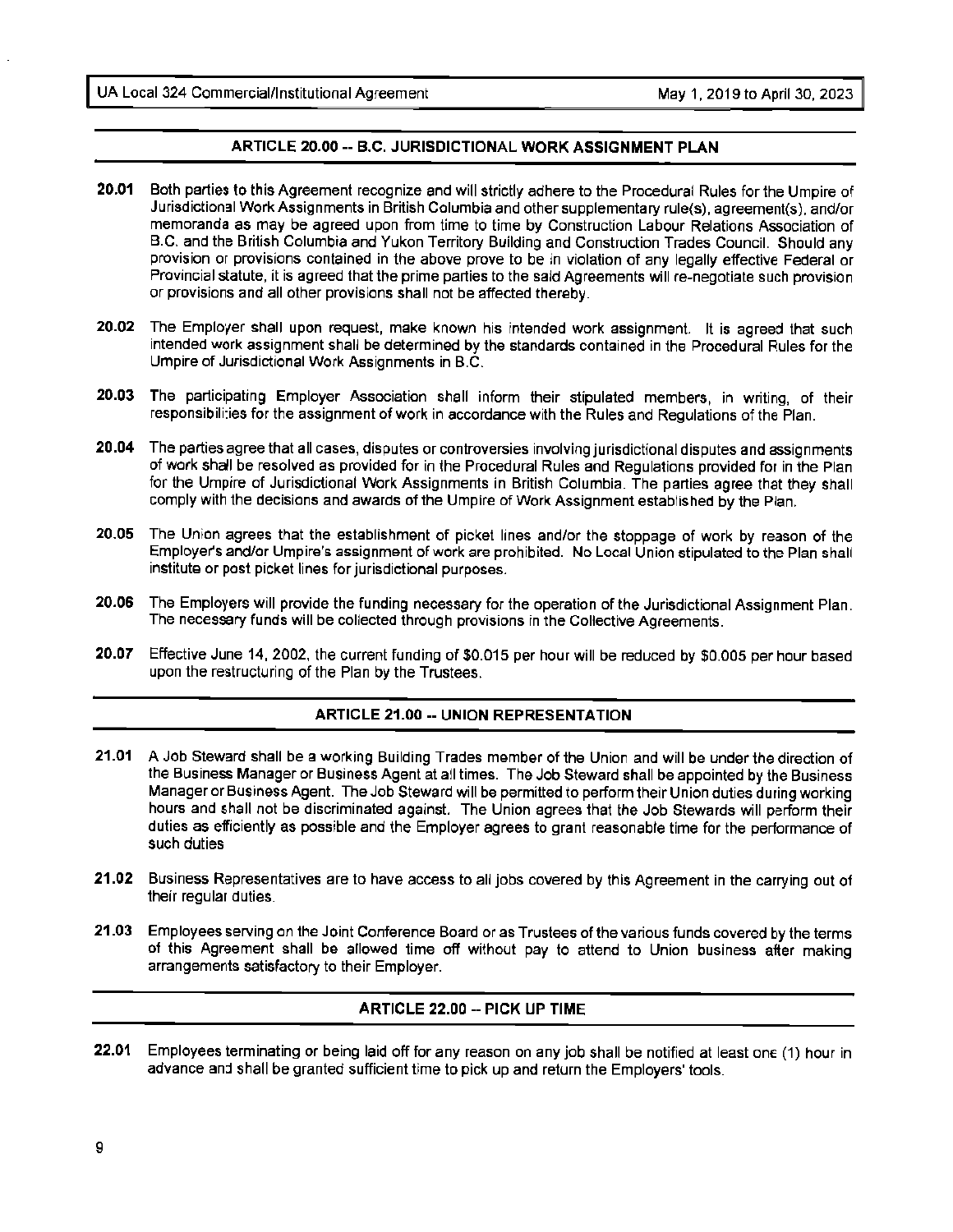#### **ARTICLE 23.00 -- PROCEDURE TO BECOME SIGNERS**

- **23.01** The party of the second part agrees that it will have its members work only for Employers who are signatory to this Agreement on work covered by this Agreement. Whenever a vacancy occurs in any shop, the Local Union must be given the first opportunity to fill the vacancy.
- **23.02** Notwithstanding the above Article, the Union shall be allowed to organize through the due process of the law.

#### **ARTICLE 24.00 -- WAGE BOND**

- **24.01** Before Union members are dispatched to any Employer who has not been signatory to a LIA Agreement in British Columbia for a minimum of two (2) years, such Employer may be required to deposit a bond suitable to the Union, up to a maximum of one thousand dollars (\$1,000.00) per Employee and a total maximum of fifteen thousand dollars (\$15,000.00) with the B.C. Pipe Trades Association for use in default of payment of wages, pension contributions, welfare contributions, vacation pay, Statutory Holiday pay, or any other contributions provided by the Collective Agreement. When no longer required, such bond, by mutual consent of the Union and the Employer concerned, shall be terminated, but where mutual consent cannot be achieved, the matter shall be subject to the Arbitration Procedure provided in Articles 18 and 19.
- **24.02** Employers who were signatory to the Local 324 Collective Agreement on January 1, 1971 are exempt from the operation of this Article 25.

#### **ARTICLE 25.00 -- WAGES**

#### **25.01 Wage Scale and Table of Fund Contributions:**

See Appendix D for Wage Scale, Table of Fund Contributions and Employee Deductions

All Fund Contributions are due and payable on or before the fifteenth day of the month following the month in which the obligation arose to pay the contributions.

The Union will advise the Employer within forty-eight (48) hours in writing of any delinquency. If the Employer fails to respond within forty-eight {48) hours of receipt of notification exclusive of Saturday, Sunday and Statutory Holidays, the Union shall require a ten (10%) percent penalty of the amount of the late payment.

AU fund contributions shall be made in accordance with a Standard Form approved by the Joint Conference Board.

See Sections 27.01, 28.01, 29.01, 30.01, 31.01, and 32.01 .

#### **25.02 Apprentices Wage Schedule:**

See Appendix D for Apprentices Wage Schedule, Fund Contributions and Employee Deductions

The parties agree to jointly approach the Ministry of Labour with the intent of adjusting the wage schedule of apprentices (i.e. five percent {5%) increase per year as opposed to every six (6) months).

Apprentices shall be paid not less than the following **wage** scale:

| $0 - 950$ hours | 45% of Journeyman rate  |
|-----------------|-------------------------|
| 951 hours       | 55 % of Journeyman rate |
| 1900 hours      | 60% of Journeyman rate  |
| 2850 hour       | 65% of Journeyman rate  |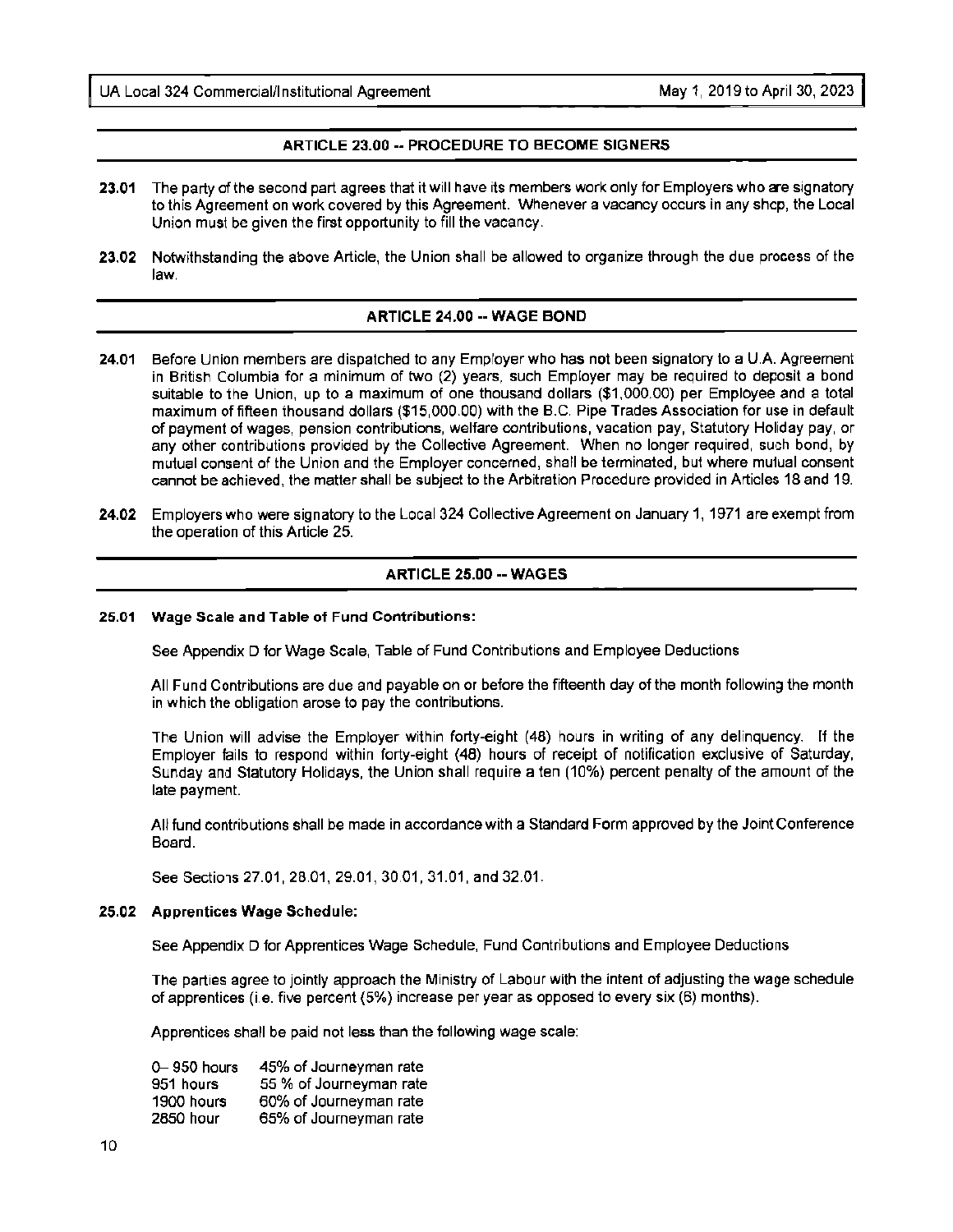| 3800 hours | 70% of Journeyman rate  |
|------------|-------------------------|
| 4750 hours | 75% of Journeyman rate  |
| 5700 hours | 85% of Journeyman rate  |
| 6650 hours | 90% of Journeyman rate  |
| 7600 hours | 100% of Journeyman rate |

Apprentices shall receive a portion of the pension contributions equal to the portion of the journeyman wage rate to which they are entitled. Once Government Qualified Journeyman status is reached, full pension contributions shall be paid.

#### **25.03 Foreman**

A Foreman is defined as any Journeyman employee who is designated by the Employer to organize and supervise the activities of the employees and within reason, perform other duties as assigned by the Employer on one or multiple jobsites.

To be eligible for Foreman wage rate the employee shall have the prerequisite of successfully completing the currently offered UA 324 Foreman's Course or a foreman course mutually agreed upon between the Union and the Employer. The prerequisite must be successfully completed my May 1, 2020. The prerequisite can be waived at the Employers' discretion.

Based on the crew size the minimum shall be paid in addition to the Journeyman rate only. For the purpose of crew size, one or multiple sites collectively equates to a crew size. The Foreman is not included in the calculation.

#### Foreman **R**ate Schedule

| Tradespeople | Foreman 15% | General Foreman 20% |
|--------------|-------------|---------------------|
| 5 – 15       |             |                     |
| 16 - 25      |             |                     |
| 26 - 40      |             |                     |

**25.04** Employees, while working from a swinging scaffold or bosun's chair, shall be paid five percent (5%) per hour over their regular rate of pay.

#### **25.05 Material Handler**

One (1) Material Handler shall be permitted by each Employer. The material Handler shall be paid 40% of the Journeyman wage rate, plus 10% holiday pay. The Employer will not be required to remit trust fund payments on their behalf for the first 1,200 hours. Upon completion of 1,200 hours of credited service, the Employer will commence remitting Health and Welfare contributions for each hour earned. The Material handler shall complete the CSTS-09 offered by the Union prior to commencement of employment. The Employer shall be permitted two (2) Material Handlers when employing more than twenty (20) employees.

**25.06** When an employee has an "A" Gas ticket, when the ticket is used, the employee shall receive one dollar and fifty cents(\$ 1.50) per hour in additional to the employee's regular rate of pay.

#### **ARTICLE 26.00 -- HOLIDAY PAY**

**26.01** Holiday Pay shall be twelve percent (12%) of wages (which is to mean earned hours times the hourly rate of pay), consisting of six percent (6%) for Annual Holidays and six percent (6%) for Statutory Holidays.

Holiday Pay to be paid on the regular pay day.

**26.02** An employee may take up to four (4) weeks' annual vacation in any calendar year. The vacation period will be arranged by mutual agreement between the member and the Employer.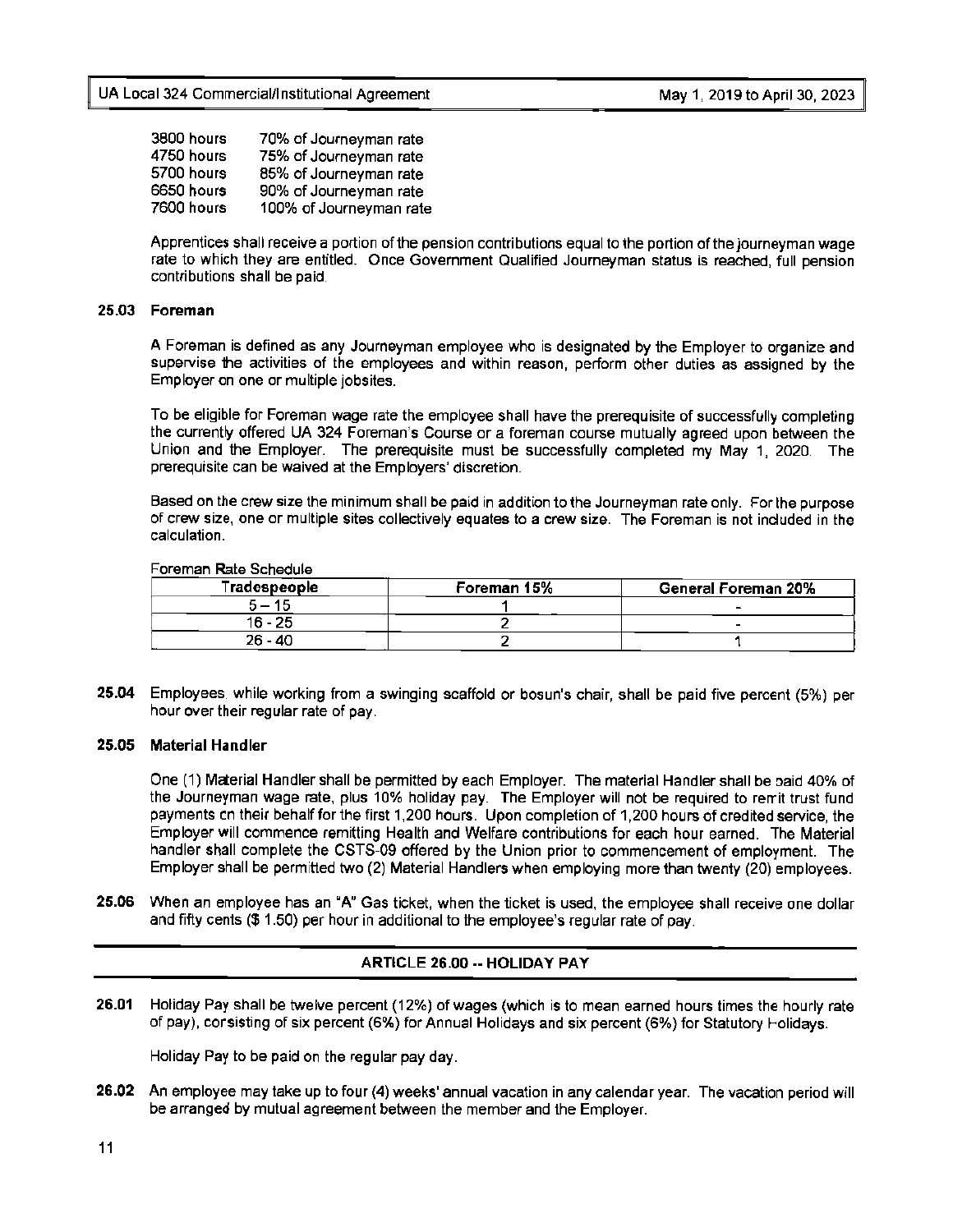#### **ARTICLE 27.00-- HEALTH AND WELFARE PLAN**

- **27.01** Contributions shall be made by the Employer for each hour earned by each employee to the Health & Welfare Plan in accordance with Article 25.01 Wage Scale and Table of Fund. Operation of this plan shall be governed by the Trustees to be selected in accordance with the Terms of this Agreement.
- **27.02** Trustees of the Health and Welfare Plan shall be six (6) in number comprising of three (3) Union Nominees and three {3) Island Mechanical Industrial Relations Association Nominees. A quorum shall consist of four **{4)** members. The complete policies, management and control of this Plan will be controlled by this Board of Trustees. This Fund will be used for the purposes of an in accordance with the Trust Agreement dated November 24, 1967 between the parties to this Agreement.

#### **ARTICLE 28.00 -- PENSION PLAN**

- **28.01** Contributions shall be made the Employer for each hour earned by each employee to the Pension Plan in accordance with Article 25.01 Wage Scale and Table of Fund Contributions. Operation of this Plan shall be governed by the Trustees of the Pension Plan. This contribution is in addition to compulsory Government Pension Plans.
- **28.02** Trustees of the Pension Plan shall be six (6) in number comprising three (3) Union Nominees and three (3) Island Mechanical Industrial Relations Association Nominees. A quorum shall consist of four (4) members. The complete policies, management and control of this Plan will be controlled by this Board of Trustees. This Fund will be used for the purposes of and in accordance with the Trust Agreement dated November 24, 1967 between the parties of this Agreement.

#### **ARTICLE 29.00 -- MECHANICAL TRADE PROMOTION FUND**

- **29.01** Contributions shall be made by the Employer for each hour earned by each employee to the Mechanical Trade Promotion Fund in accordance with Article 25.01 Wage Scale and Table of Fund Contributions. This shall include the cost of Welding Tests, Gasfitters, Plumbers, Steamfitters, Oil Burner Mechanics, Sprinkler Fitters annual ticket renewals for the performance of their work. Testing costs are confined to the charges for the tests and renewal tickets.
- **29.02** Operation of this fund shall be governed by the Mechanical Trade Promotion Fund Trust Agreement which is part of this Agreement. There shall be five {5) trustees from the Union and five (5) trustees from management with a management trustee being Chairman.

#### **ARTICLE 30.00 -- SUPPLEMENTAL DUES CHECKOFF**

**30.01** The Employer shall deduct for a Dues Supplement an amount of money as agreed to from time to time by the general membership under proper resolution passed by the General Membership of the Union on behalf of all hours earned by all Employees while working under the terms and conditions of this Agreement and forward same to the office of the Financial Secretary of the Union, through the designated Trust Company, no later than the fifteenth (15th) day of the calendar month following the month for which the deductions were made. Each Employee shall submit a written authorization to his Employer as a condition of employment, which shall be supplied by the Union.

Collection of the Dues Supplement shall come under the same provisions that govern "The Piping Industry Trust Funds", Article 27.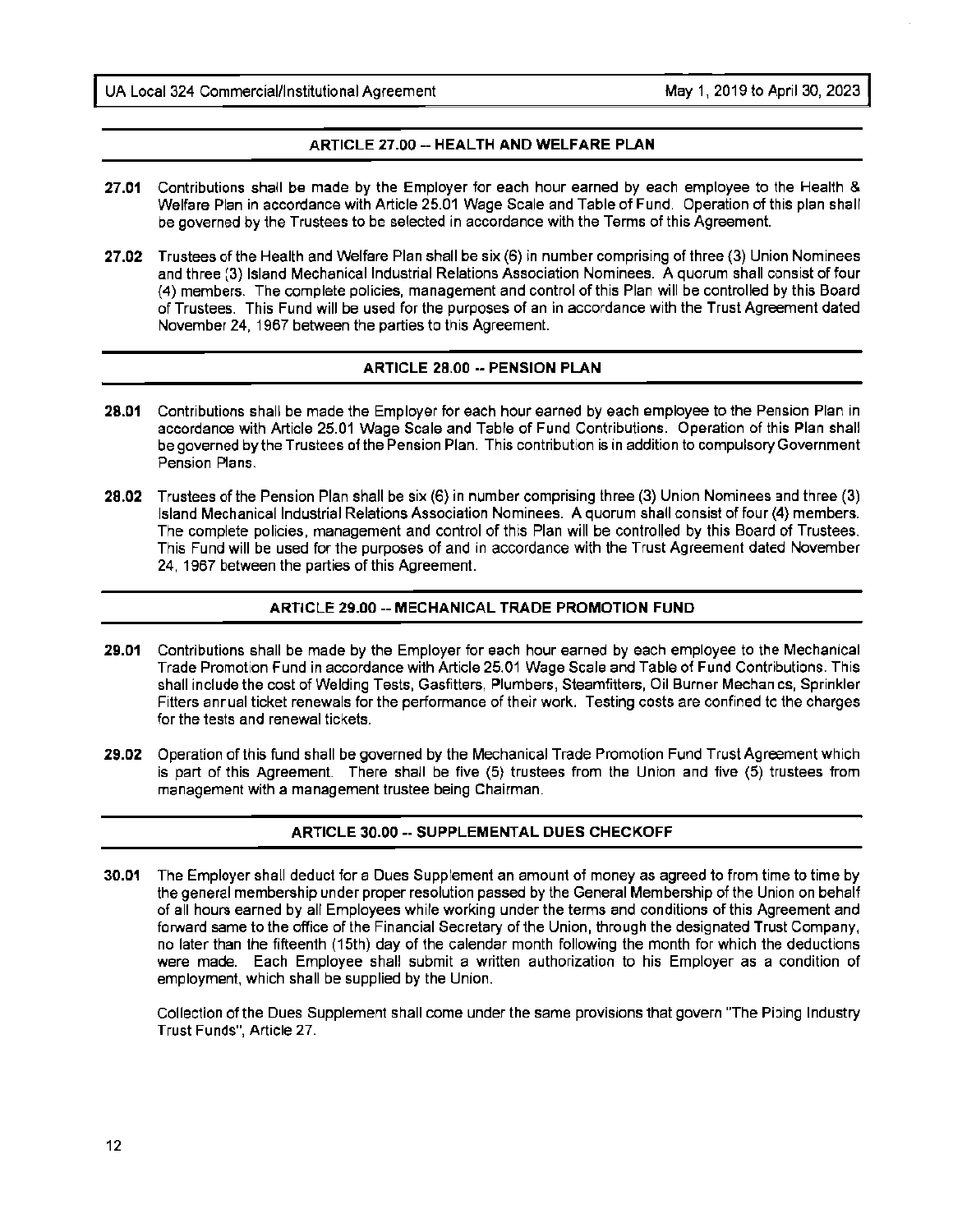#### **ARTICLE 31.00 -- VANCOUVER ISLAND PIPING INDUSTRY JOINT TRAINING COMMITTEE FUND (APPRENTICESHIP FUND)**

**31.01** Contributions shall be made by the Employer for each hour earned by each employee to the Apprenticeship Training Fund and the Canadian Training Fund in accordance with Article 25.01 Wage Scale and Fund Contributions.

#### **ARTICLE 32.00 -- CONSTRUCTION INDUSTRY FUNDS**

#### **32.01 BC Rehabilitation Fund**

Contributions shall be made by the Employer for each hour earned by each employee to the BC Rehabilitation Fund in accordance with Article 25.01 Wage Scale and Fund Contributions.

#### **BC Jurisdictional Assignment Plan**

Contributions shall be made by the Employer for each hour earned by each employee to the BC Jurisdictional Assignment Plan in accordance with Article 25.01 Wage Scale and Fund Contributions.

#### **BCBCBTU Funding**

Contributions shall be made by the Employer for each hour worked by each employee to the BCBCBTU in accordance with. This provision will continue as long as the Bargaining Council structure continues to exist pursuant to the Labour Relations Code.

#### **Contract Administration Fund (CLR Dues)**

Contributions shall be made by the Employer for each hour worked by each employee to the CLR Contract Administration Fund in accordance with Article 25.01 Wage Scale and Fund Contributions CLR may alter this amount with sixty (60) days written notice.

#### **ARTICLE 33.00 -- REPRESENTATIVE TO INSPECT PAYROLLS**

**33.01** A Representative duly appointed by the Joint Conference Board shall by appointment with the Employer, inspect the Employer's payroll in respect to all wages and funds provided for in this Agreement.

#### **ARTICLE 34.00--SAVING CLAUSE**

**34.01** It is assumed by the parties hereto that each provision of this Agreement is in conformity will all applicable laws of Canada and the Province of British Columbia. Should it later be determined that it would be a violation of any legally effective Federal or Provincial Order or Statute to comply with any provision or provisions of this Agreement, the parties hereto agree to re-negotiate such provision or provisions of this Agreement for the purpose of making them conform to such Federal or Provincial Order or Statute and the other provisions of this Agreement shall not be affected thereby.

#### **ARTICLE 35.00 -- SAFETY CLAUSE**

**35.01** All equipment, tools and materials must conform and be utilized in conformity with applicable provincial and/or federal regulations, acts and laws. Employer safety rules and regulations shall be complied with provided they are not inconsistent with the above-mentioned.

It shall not be considered a violation of this Agreement should an employee(s) refuse to work in conditions and/or use equipment that do not meet prescribed safety standards and/or regulations. Refusal of an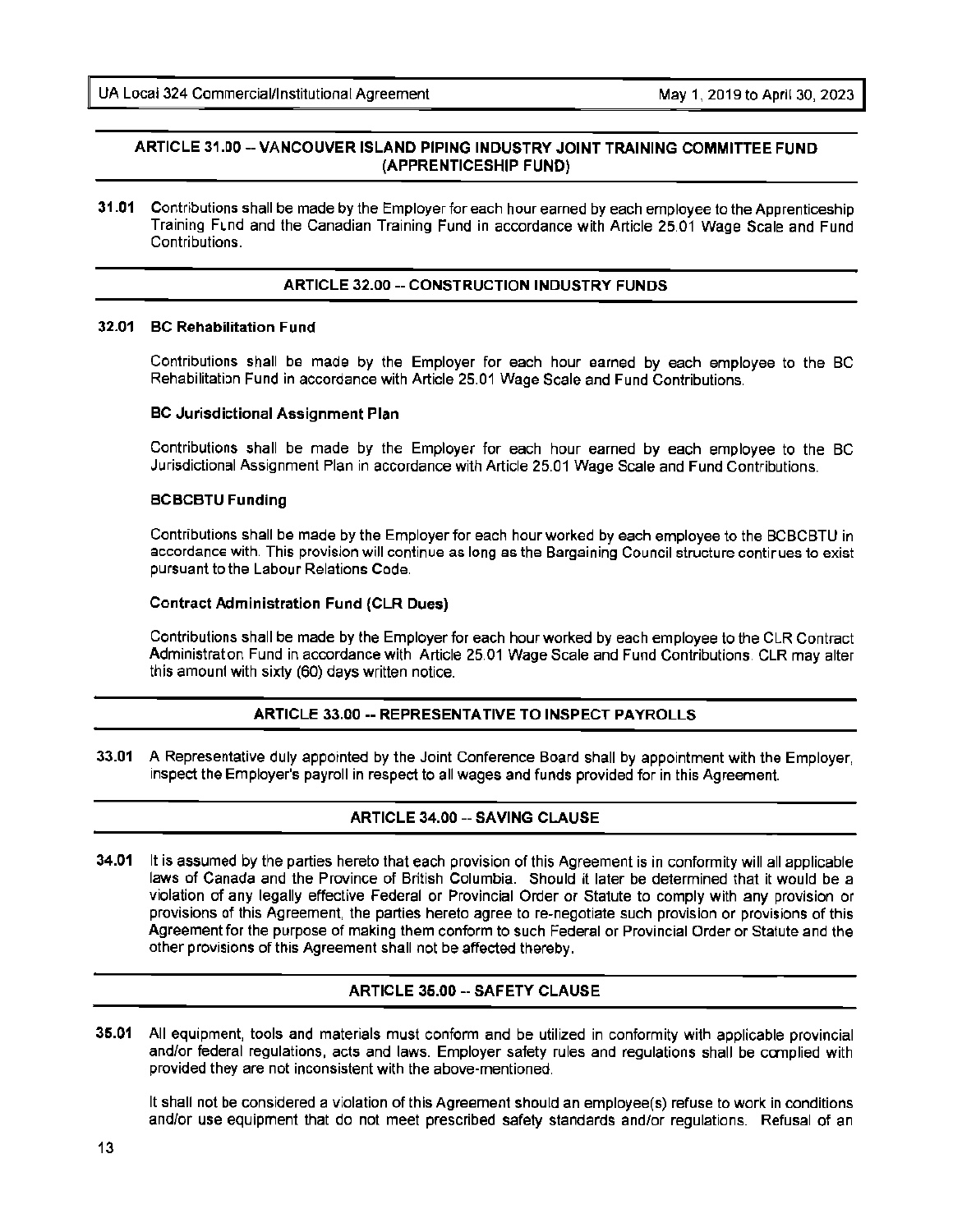employee to abide by the W.C.B. Regulations may be considered cause for dismissal.

**35.02** No employee shall be permitted to use a cell phone or smart phone for personal use during working hours, excluding rest and meal breaks, and in case of an emergency. Violations of the foregoing shall be dealt with through the disciplinary process as described in clause 8.03

#### **ARTICLE 36.00** -- **BEREAVEMENT LEAVE (NO PAY)**

**36.01** In case of death in the immediate family, each employee shall be granted leave-of-absence for the purpose of arranging or attending a funeral, to a maximum of three (3) consecutive days. Immediate family shall mean spouse, common-law spouse, children, parent, stepparent sister, brother, mother-in-law, father-inlaw, grandparent. grandchildren.

#### **ARTICLE 37.00** -- **ENABLING CLAUSE**

**37.01** The Union, in conjunction with the Employer's representative or the Employers bidding work in the respective areas, may determine on a job by job basis if special dispensation is required to become competitive, and should the necessity arise, may, by mutual agreement and in writing, amend or delete any terms or conditions of the Agreement for the length of the job.

No joint industry funds as negotiated between the BCBCBTU and CLR or individual dues to umbrella organizations will be reduced or eliminated through enabling, without the prior written consent of the BCBCBTU and CLR.

#### **ARTICLE 38.00** -- **DRUG AND ALCOHOL TESTING**

**38.01** The Parties agree to be bound by the decisions of the Policy Administration Committee of the Construction Industry of BC Substance Abuse Testing Program and Policy and to new wording establishing the Policy in the Agreement along with any related agreement by the Main Table regarding the Policy or establishment of an industry EFAP program.

#### **ARTICLE 39.00- LEAVES FOR MILITARY RESERVE PERSONNEL**

**39.01** The Parties agree to cooperate to facilitate broad and liberal leaves for operations and training for military leave for workers who serve as members of the Canadian Forces Reserves, in accordance with provincial and federal law and the "Declaration of Support of the Reserve Forces" signed by the Canadian Office of the Building and Construction Trades Department and the National Construction Labour Relations Alliance. dated May 12, 2010.

#### **ARTICLE 40.00- FAVOURED NATIONS**

**40.01** Should the Union extend to any other Employer within the geographical area covered by this Collective Agreement terms and conditions which are more favourable to said Employer than the terms and conditions set forth in this agreement, such terms and conditions shall automatically be extended to all Employers party to this agreement.

#### **ARTICLE 41.00** - **COMPANY VEHICLES**

**41.01** Employees shall notify the Employer of any immediate maintenance required. The Employer is responsible for all maintenance costs. The Employer, with the assistance of the employee, shall be responsible to schedule preventative vehicle maintenance.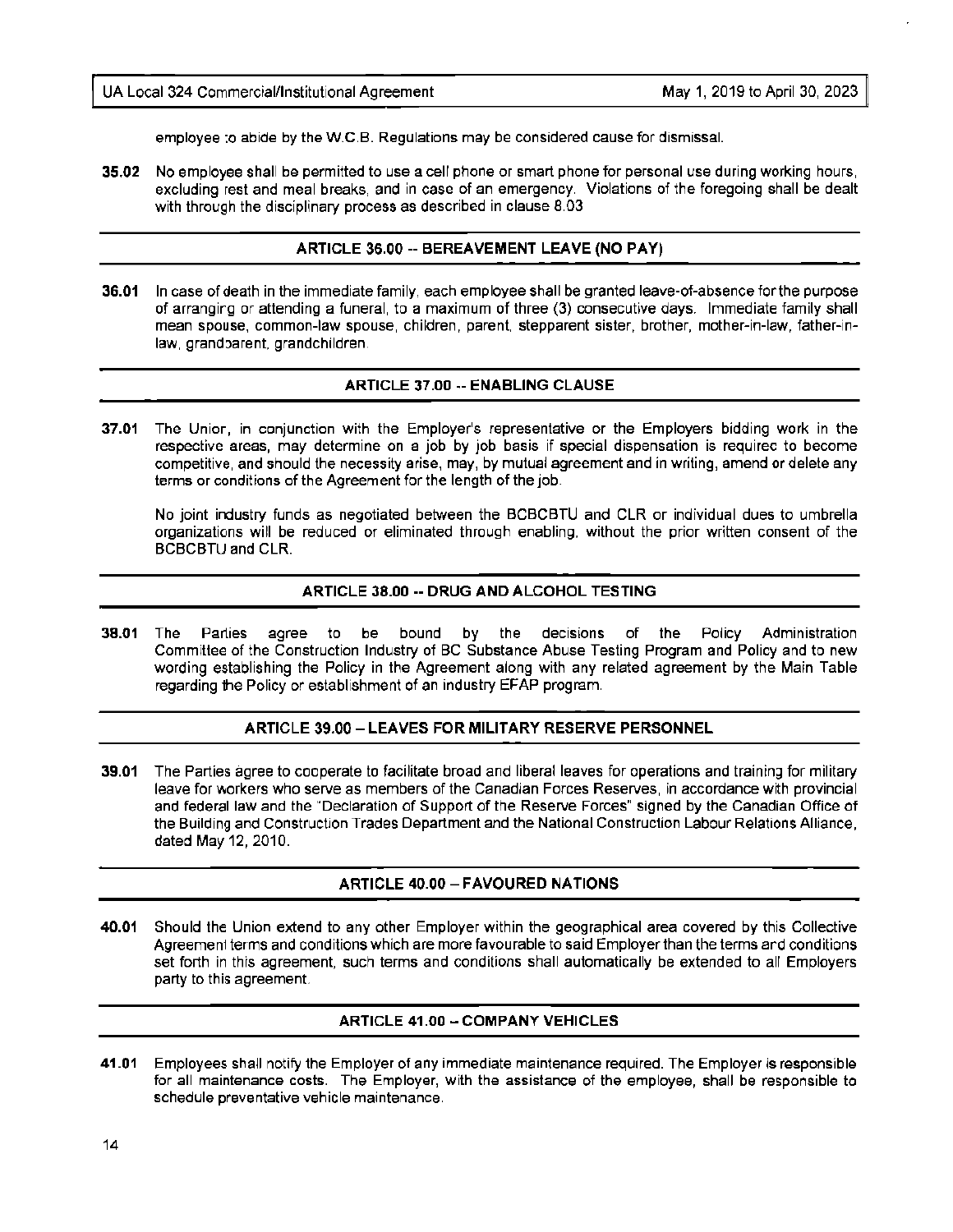#### **ARTICLE 42.00 - ELECTRONIC DEVICES**

**42.01** No employee shall be permitted to use a personal phone or mobile electronic device during working hours, excluding rest and meal breaks, except in case of emergency. Construction sites and installations shall be considered the Employers intellectual property and photographs or any form of documentation shall not be taken of any construction sites and installations unless permitted by the Employer. Repeated violations of the foregoing shall constitute just cause for discipline up to and including termination.

#### **ARTICLE 43.00 -- TERM OF AGREEMENT**

- **43.01** This Agreement shall be effective as from May 1, 2019 and shall remain in effect until April 30, 2023; and thereafter from year to year until a new agreement is concluded by the parties.
- **43.03** Either party wishing to amend the Agreement will notify the other party by giving written notice in accordance the Labour Relations Code of B.C.
- **43.04** Either party sending out such notice shall append the individual numbers of clauses of the Agreement which they desire to change to the actual changes, additions or amendments that are desired.
- **43.05** The operation of Section 50 (2) and (3) of the Labour Code of B.C. is hereby excluded.
- **43.06** All matters not covered by a specific date of application within the Agreement will become effective on the actual date which this Agreement is signed by the parties.

SIGNED THIS  $\sum$  DAY OF DECEMBER, 2020. SIGNED THIS  $14$  DAY OF DECEMBER, 2020.

SIGNED ON BEHALF OF:

CONSTRUCTION LABOUR RELATIONS ASSOCIATION OF B.C.

 $\blacktriangleright$ 

SIGNED ON BEHALF OF:

LOCAL 324, UNITED ASSOCIATION OF JOURNEYMEN AND APPRENTICES OF THE PLUMBING AND PIPEFITTING INDUSTRY OF THE UNITED STATES AND CANADA

f}~ 'Ju 'f *lwdt,.-*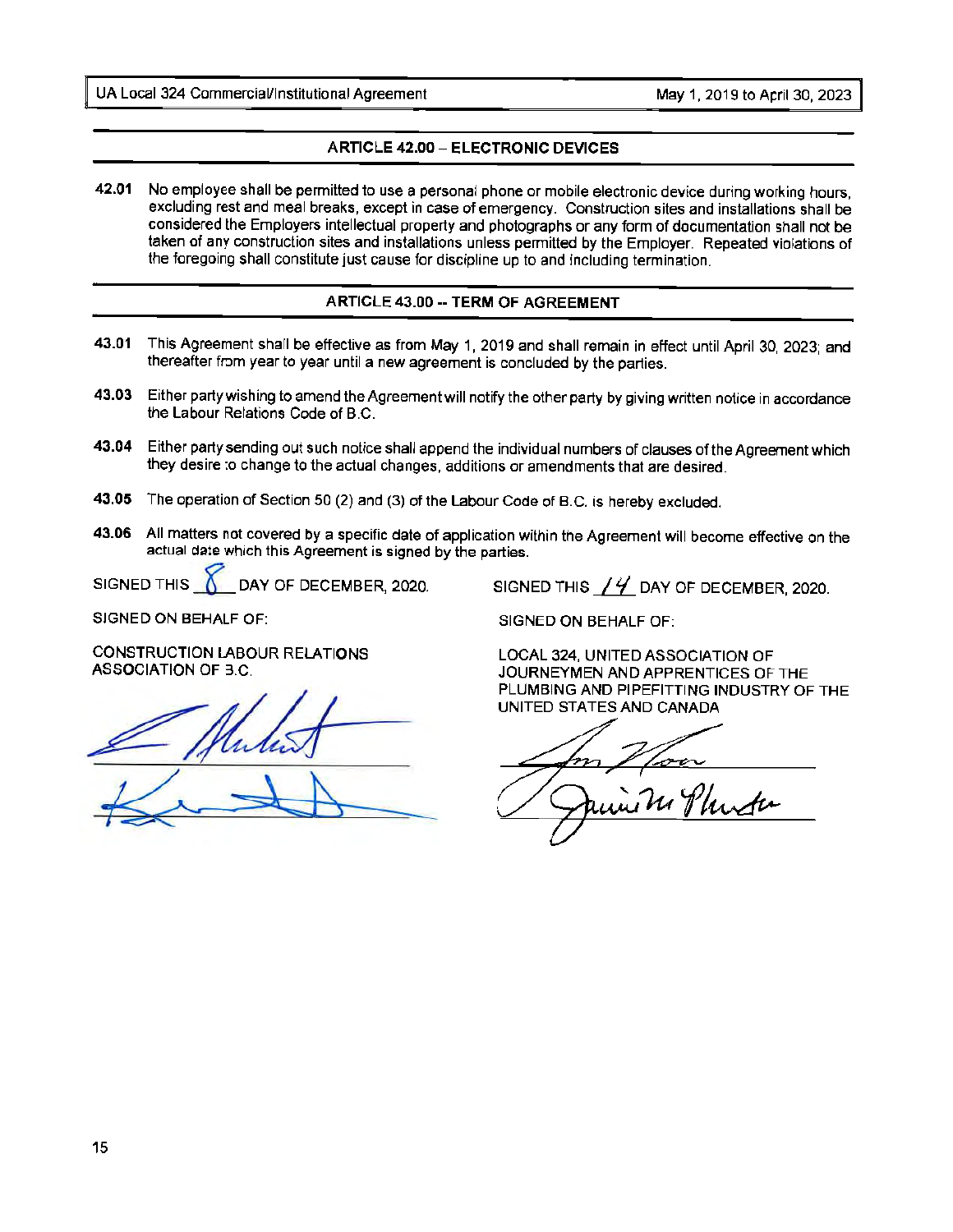#### **LETTER OF UNDERSTANDING**

BETWEEN:

#### CONSTRUCTION LABOUR RELATIONS ASSOCIATION OF B.C. (hereinafter referred to as "The Association")

AND:

#### LOCAL UNION NO. 324 OF THE UNITED ASSOCIATION OF JOURNEYMEN AND APPRENTICES OF THE PLUMBING AND PIPEFITTING INDUSTRY OF THE UNITED STATES AND CANADA (hereinafter referred to as "The Union"}

#### **RE: ADMINISTRATION FUND**

It is understood and agreed that U.A. Local 324 will collect and forward all monies designed for the Contract Administration Fund and received in accordance with the standard remittance form, to the Construction Labour Relations Association of B.C. Payment to the Association shall be made by the Administrator by the first day of the month following the month in which it was received.

The U.A. Local 324 will provide a monthly statement to the Association along with the payment and shall provide the Association with an annual letter from the Construction Industry Fund auditors attesting to the calculations of the said Funds' collection and disbursements.

lt is understood that any cost incurred in remittance notification or changes thereof shall be borne by the Association.

SIGNED THIS  $\delta$  DAY OF DECEMBER, 2020. SIGNED THIS  $\frac{1}{2}$  DAY OF DECEMBER, 2020.

SIGNED ON BEHALF OF:

CONSTRUCTION LABOUR RELATIONS ASSOCIATION OF B.C.

 $K$  Mulut

SIGNED ON BEHALF OF:

LOCAL 324, UNITED ASSOCIATION OF JOURNEYMEN AND APPRENTICES OF THE PLUMBING AND PIPEFITTING INDUSTRY OF THE UNITED STATES AND CANADA

<u>In Hou</u>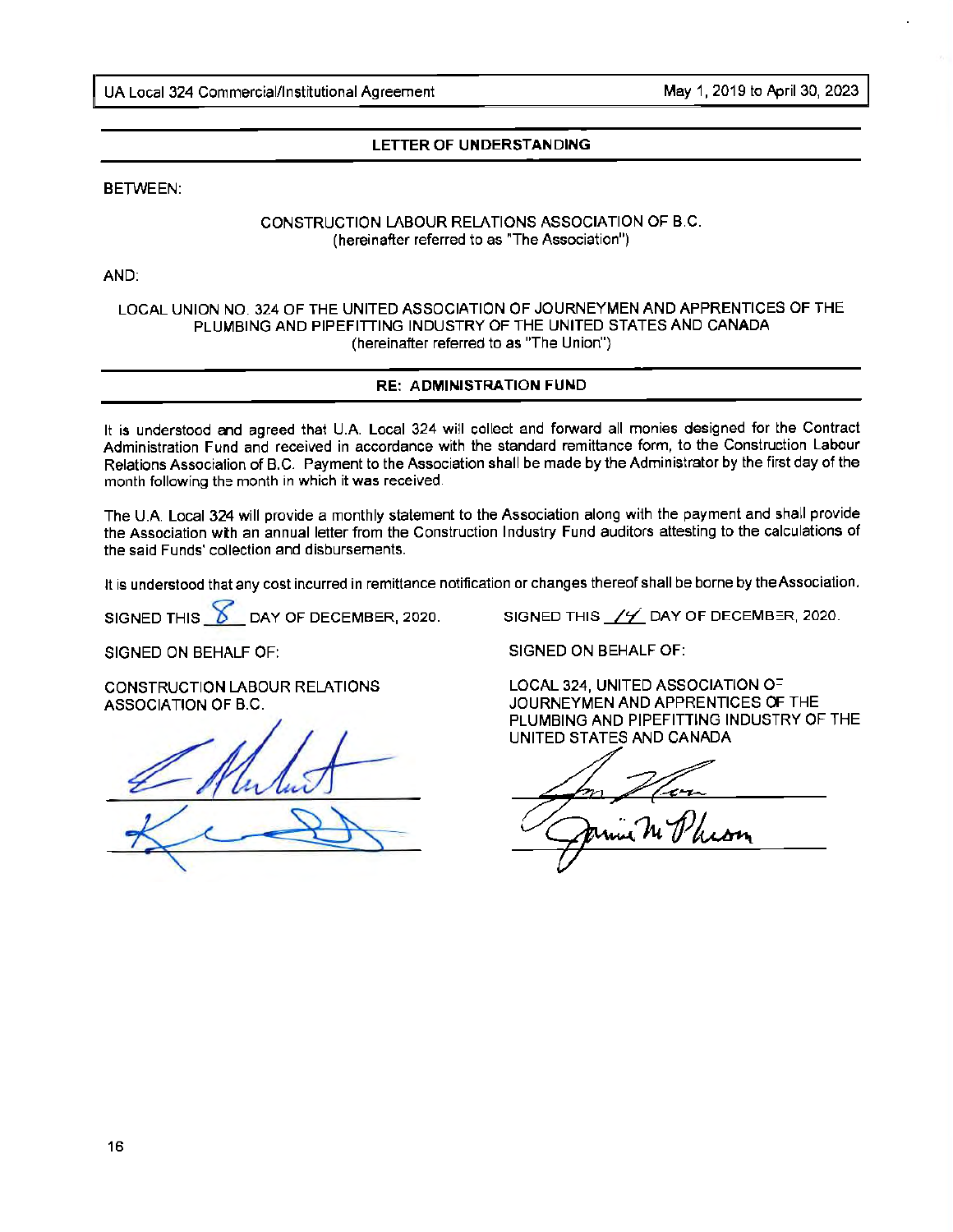#### **Appendix A** - **SHIFT SCHEDULES**

This schedule shall be applicable from 12:01 a.m. Monday to 12:00 midnight Friday. On Saturdays, Sundays and recognized holidays, overtime rates shall apply. Shift differential on Saturday, Sunday and recognized holidays shall be paid at the prevailing rate. Where the words "Meal break" appear, employee to provide own meal. Where the word "Meal" appears, meal is to be provided by the Employer.

#### **Scheduling of Shifts:**

- a) The employer may schedule an afternoon and/or night shift if/as required
- b) Three (3) consecutive days shall be necessary to constitute an afternoon shift or night shift

c) It shall not be necessary for there to be a day shift in order for there to be an afternoon and/or a night shift.

#### **One, Two or Three eight (8) hour shifts Straight Time** Commence  $@8:00$  am to 12:00 pm  $4 \text{ hrs}$ Meal break @12:00 am to 12:30 pm Commence @12:30 pm to 4:30 pm **Total= 8 hours**  o hrs 4 hrs **2nd shift Straight Time 3.1 Straight Time 3.1 Straight Time 3.1 Straight Time 3.1 Straight Time 3.1 Straight Time 3.1 Straight Time 3.1 Straight Time 3.1 Straight Time 3.1 Straight Time 3.1 Straight Time 3.1 Straight Time** Commence  $@4:30 \text{pm}$  to 8:30 pm  $4 \text{hrs}$ Meal break  $@30$  pm to  $9:00$ pm  $0$  hrs Commence @9:00 pm to 12:30 am 3.5 hrs **Total** = **7.5 hours plus 0.5 hour shift differential** = **8 hours 3rd shift Straight Time 3rd shift Straight Time 3rd shift Straight Time 3rd shift Straight Time 3rd shift Straight Time 3rd shift Straight Time 3rd shift Straight Time 3rd shift Straight Time 3rd shift Straight Time 3rd s** Commence  $@$  12:30 am to 4:30am 4 hrs Meal break  $@.4:30$  am to 5:00 am O hrs Commence  $@$  5:00 am to 8:00 am  $3$  hrs **Total** = **7 hours plus 1 hour shift differential= 8 hours One or Two Nine Hour Shifts 1st shift Monday through Friday Straight time**  Commence  $@$  8:00 am to 12:00 pm  $4 \text{ hrs}$ **1.5times** Meal break @ 12:00 pm to 12:30 pm 0 hrs Commence  $@$  12:30 pm to 5:30 pm  $4 \text{ hrs}$  1hr **Total= 8 hours plus 1 hour@1.5 time= 9.5 hours 2nd shift Monday through Friday Straight time 1.5 times**  Commence  $@$  5:30 pm to 9:30 pm  $4 \; \text{hrs}$ Meal break  $@9:30$  pm to 10:00 pm  $@9:30$ Commence  $@10:00$  pm to  $2:30$  am  $3.5$  hrs 1hr **Total= 7.5 hours plus 1 hour@1.5 times plus 0.5 hour shift differential= 9.5 hours One or Two Ten Hour Shifts 1st shift Monday through Friday**  Commence@ 8:00 am to 12:00 pm Meal break@ 12:00 pm to 12:30pm Commence@ 12:30 pm to 4:30 pm Commence @4:30 pm to 6:30 pm **Straight time**  4 hrs 0 hrs 4 hrs **Total= 8 hours plus 2 hours@1.5 time= 11 hours 2nd shift Monday through Friday**  Commence@ 6:30 pm to 10:30 pm Meal break@ 10:30 pm to 11 :00 pm **Straight time**  4 hrs 0 hrs 1.5 times 2 hrs 1.5 times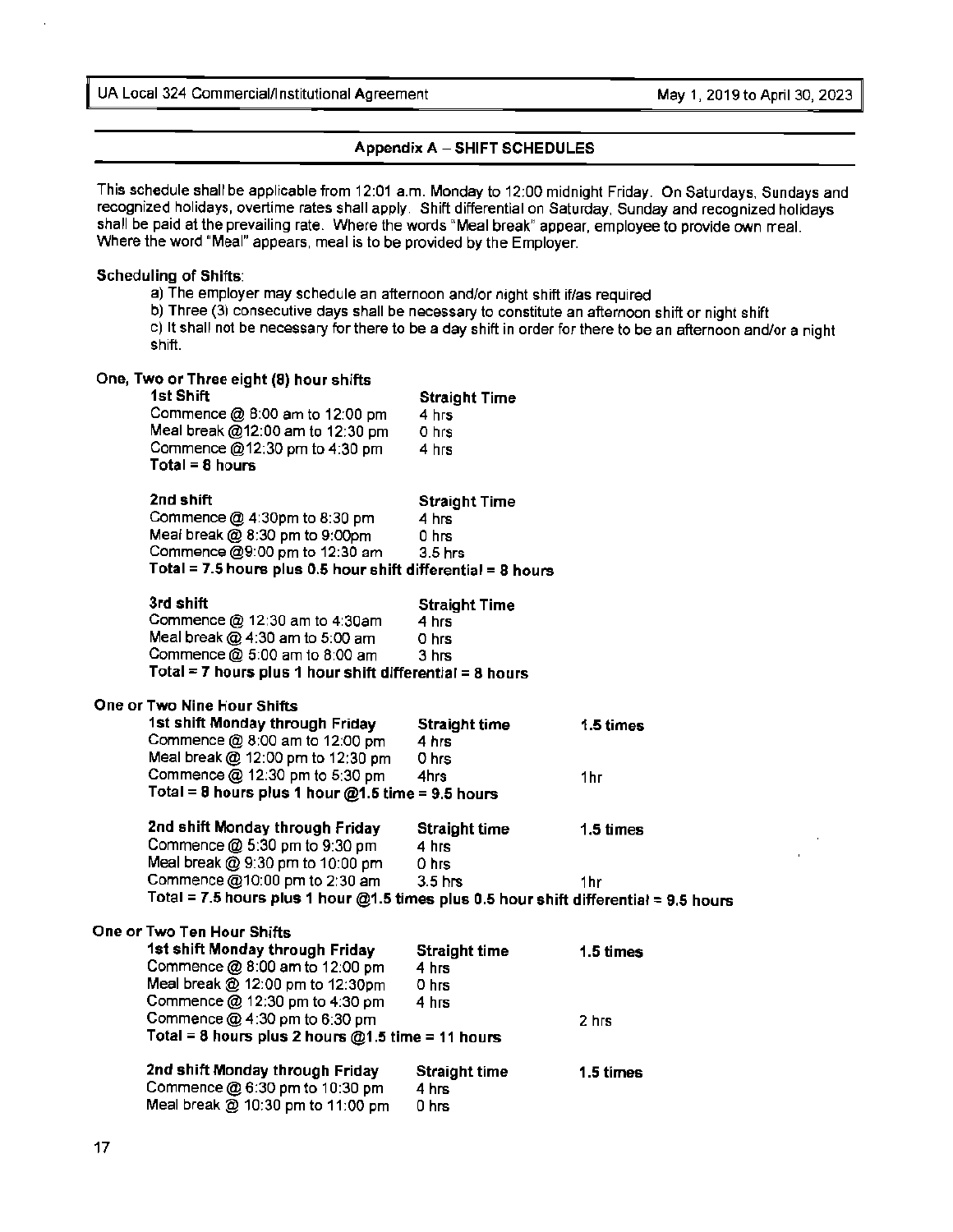$\hat{\mathbf{r}}$ 

 $\frac{1}{2}$ 

| Commence $@11:00$ pm to 2:30 am                                                                   | $3.5$ hrs            |           |                 |
|---------------------------------------------------------------------------------------------------|----------------------|-----------|-----------------|
| Commence @ 2:30 am to 4:30 am                                                                     |                      | 2 hrs     |                 |
| Total = 7.5 hours plus 2 hours @1.5 time plus 0.5 hour shift differential = 11 hours              |                      |           |                 |
| One or Two Eleven Hour Shifts                                                                     |                      |           |                 |
| 1st shift Monday through Friday                                                                   | <b>Straight time</b> | 1.5 times | 2 times         |
| Commence @ 8:00 am to 12:00 pm                                                                    | 4 hrs                |           |                 |
| Meal break @12:00 pm to 12:30 pm                                                                  | 0 hrs                |           |                 |
| Commence @12:30 pm to 4:30 pm                                                                     | 4 hrs                |           |                 |
| Meal @ 4:30 pm to 5:00 pm                                                                         | 0.5 <sub>hr</sub>    |           |                 |
| Commence @ 5:00 pm to 8:00 pm                                                                     |                      | 2 hrs     | 1 <sub>hr</sub> |
| Total = 8.5 hours plus 2.0 hours $@1.5$ time plus 1 hour $@2$ time = 13.50 hours                  |                      |           |                 |
| 2nd shift Monday through Friday                                                                   | <b>Straight time</b> | 1.5 times | 2 times         |
| Commence @ 8:00 pm to 12:00 am                                                                    | 4 hrs                |           |                 |
| Meal break @12:00 am to 12:30 am                                                                  | 0 <sub>hrs</sub>     |           |                 |
| Commence @12:30 am to 4:00 am                                                                     | $3.5$ hrs            |           |                 |
| Meal @ 4:00 am to 4:30 am                                                                         | 0.5 <sub>hr</sub>    |           |                 |
| Commence @ 5:00 am to 8:00 am                                                                     |                      | 2 hrs     | 1 <sub>hr</sub> |
| Total = 8 hours plus 2.0 hours @1.5 time plus 1 hour @ 2 time plus 0.5 hour shift differential =  |                      |           |                 |
| <b>13.50 hours</b>                                                                                |                      |           |                 |
| One or Two Twelve Hour Shifts                                                                     |                      |           |                 |
| 1st shift Monday through Friday                                                                   | <b>Straight time</b> | 1.5 times | 2 times         |
| Commence @ 8:00 am to 12:00 pm                                                                    | 4 hrs                |           |                 |
| Meal break @12:00 pm to 12:30 pm                                                                  | 0 hrs                |           |                 |
| Commence @12:30 pm to 4:30 pm                                                                     | 4 hrs                |           |                 |
| Meal @ 4:30 pm to 5:00 pm                                                                         | 0.5 <sub>hr</sub>    |           |                 |
| Commence @ 5:00 pm to 9:00 pm                                                                     |                      | 2 hrs     | 2 <sub>hr</sub> |
| Total = 8.5 hours plus 2.0 hours $@$ 1.5 time plus 2 hours $@$ 2 time = 15.50 hours               |                      |           |                 |
| 2nd shift Monday through Friday                                                                   | <b>Straight time</b> | 1.5 times | 2 times         |
|                                                                                                   | 4 hrs                |           |                 |
| Commence @ 8:00 pm to 12:00 am                                                                    |                      |           |                 |
| Meal break @12:00 am to 12:30 am                                                                  | 0 hrs                |           |                 |
| Commence @12:30 am to 4:00 am                                                                     | $3.5$ hrs            |           |                 |
| Meal @ 4:00 am to 4:30 am                                                                         | 0.5 <sub>hr</sub>    |           |                 |
| Commence @ 4:30 am to 8:30 am                                                                     |                      | 2 hrs     | 2 <sub>hr</sub> |
| Total = 8 plus 2.0 hours @1.5 time plus 2 hours @ 2 time plus 0.5 hour shift differential = 15.50 |                      |           |                 |

End of **Appendix A**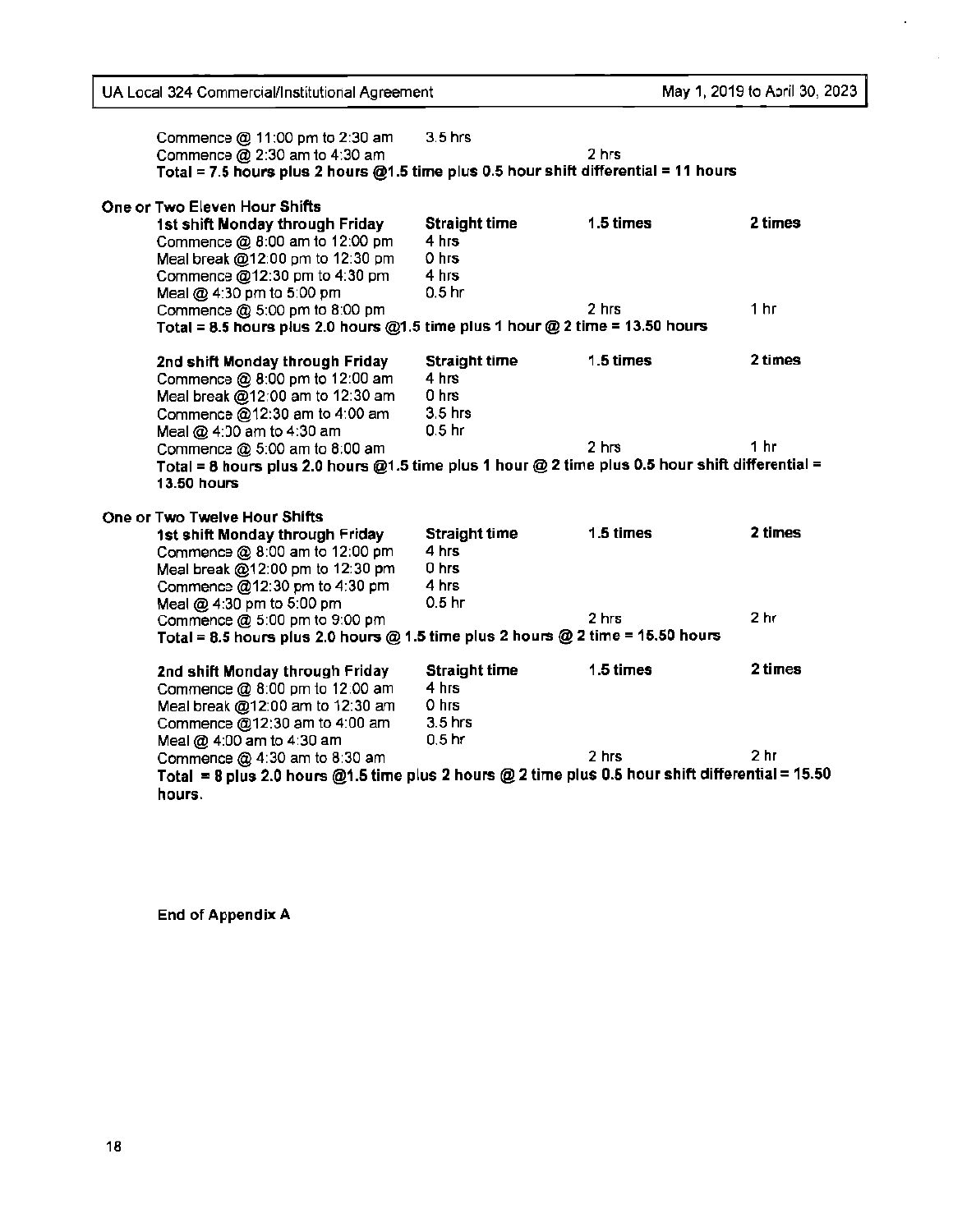#### **Appendix B** - **UA Standard for Excellence**



#### . **UA STANDARD for EXCELLENCE**

**Overview:** 

The **UA Standard for Excellence** policy is a Labour- Management commitment to uphold the highest industry standards in the workplace and ensure customer satisfaction. The program is designed to promote UA members' world-class skills and safe, efficient work practices on the jobs performed by our signatory contractors for their customers.

#### **Member and Local Union Responsibilities:**

To insure the **UA Standard for Excellence** platform meets and maintains its goals, the Local Union Business Manager, in partnership with his implementation team, including shop stewards and the local membership, shall ensure all members:

• Meet their responsibilities to the employer and their fellow workers by arriving on the job ready to work, every day on time {Absenteeism and Tardiness will not be tolerated).

• Adhere to the contractual starting and quitting times, including lunch and break periods (Personal cell phones will not be used during the workday with the exception of lunch and break periods).

• Meet their responsibility as highly skilled crafts workers by providing the required tools as stipulated under the local Collective Bargaining Agreement while respecting those tools and equipment supplied by the employer.

• Use and promote the local union and international training and certification systems to the membership so they may continue on the road of life-long learning thus insuring UA crafts workers are the most highly trained and sought after workers.

• Meet their responsibility to be fit for duty insuring a zero tolerance policy for substance abuse is strictly met.

• Be productive and keep inactive time to a minimum.

• Meet their contractual responsibility to eliminate disruptions on the job and safely work towards the on-time completion of the project in an auspicious manner.

• Respect the customers' property (Waste and property destruction, such as graffiti will not be tolerated).

• Respect the UA, the customer, client and contractor by dressing in a manner appropriate for our highly skilled and professional craft. {Offensive words and symbols on clothing and buttons are not acceptable).

• Respect and obey employer and customer rules and policies.

• Follow safe, reasonable and legitimate management directives.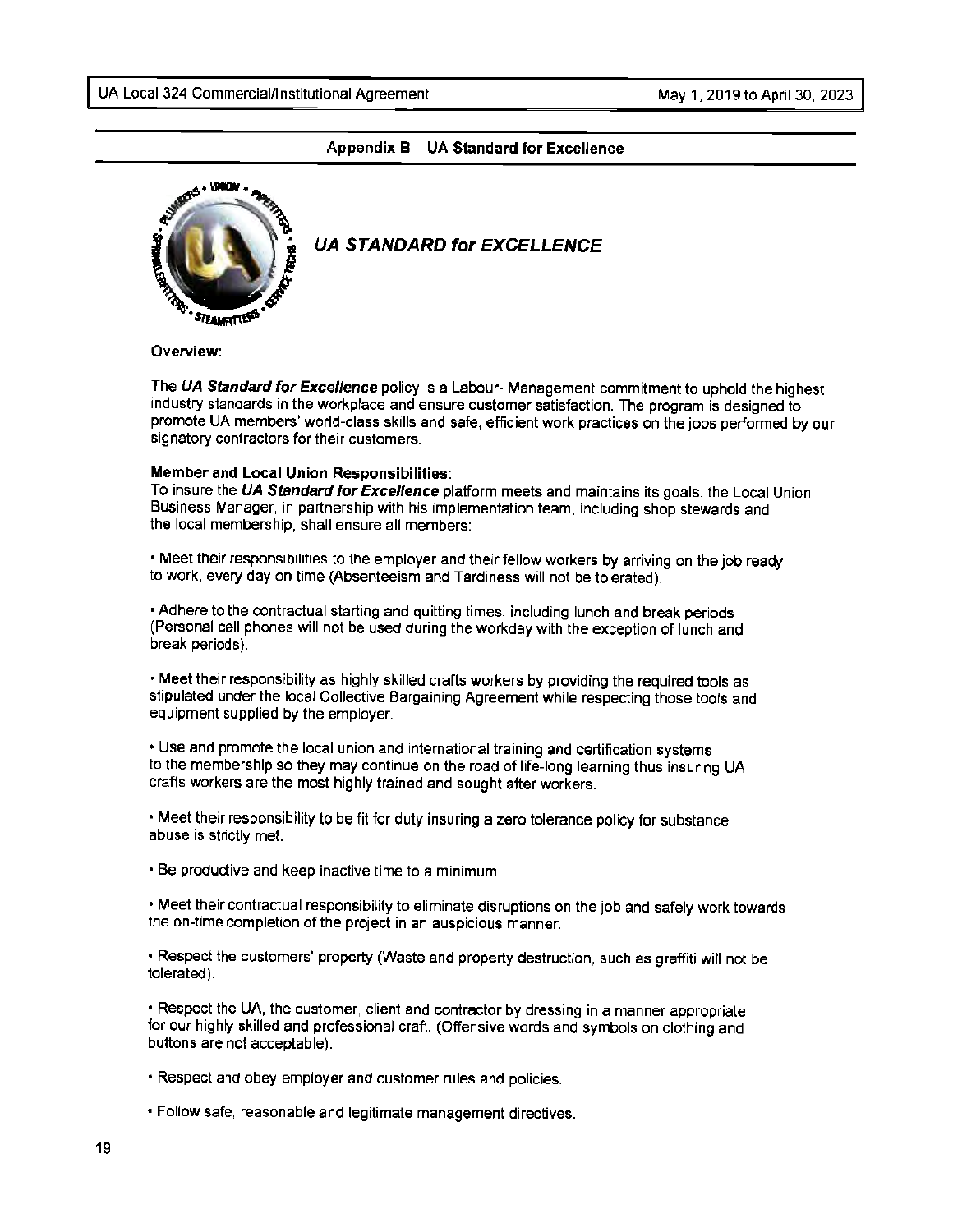#### **Employer and Management Responsibilities:**

MCAA/MSCA/PFI/MCPWB/PCA/UAC and NFSA signatory contractors have the responsibility to manage their jobs effectively, and as such have the following responsibilities under the **UA Standard for Excellence.** 

• Replace and return to the referral hall ineffective superintendents, general foremen.foremen, journey workers and apprentices.

- Provide the Union hall with the necessary documentation to support these actions.
- Provide worker recognition for a job well done.

• Insure that all necessary tools and equipment are readily available to employees.

• Minimize workers downtime by insuring blueprints, specifications, job layout instructions and material are readily available in a timely manner.

- Provide proper storage for contractor and employee tools.
- Provide the necessary leadership and problem solving skills to jobsite Supervision.

• Insure jobsite leadership takes the necessary ownership of mistakes created by management decisions.

• Promote to owners and clients the LIA/Contractor Associations partnerships and avoid finger pointing when problems arise.

• Encourage employees but if necessary be fair and consistent with discipline.

• Create and maintain a safe work environment by providing site specific training, proper equipment and following occupational health and safety guidelines.

• Promote and support continued education and training for employees while encouraging career building skills.

• Employ an adequate number of properly trained employees to efficiently perform the work in a safe manner while limiting the number of employees to the work at hand thereby providing the customer with a key performance indicator of the value of the **UA Standard for Excellence.** 

• Treat all employees in a respectful and dignified manner acknowledging their contributions to a successful project.

• Cooperate and communicate with the Job Steward.

#### **Problem Resolution through the UA Standard for Excellence Policy:**

Under **UA Standard for Excellence** it is understood, that members through the local union, and management through the signatory contactors, have duties and are accountable in achieving successful resolutions.

#### **Member and Local Union Responsibilities:**

• The Local Union and the Steward will work with members to correct and solve problems related to job performance.

• Job Stewards shall be provided with steward training and receive specialized training with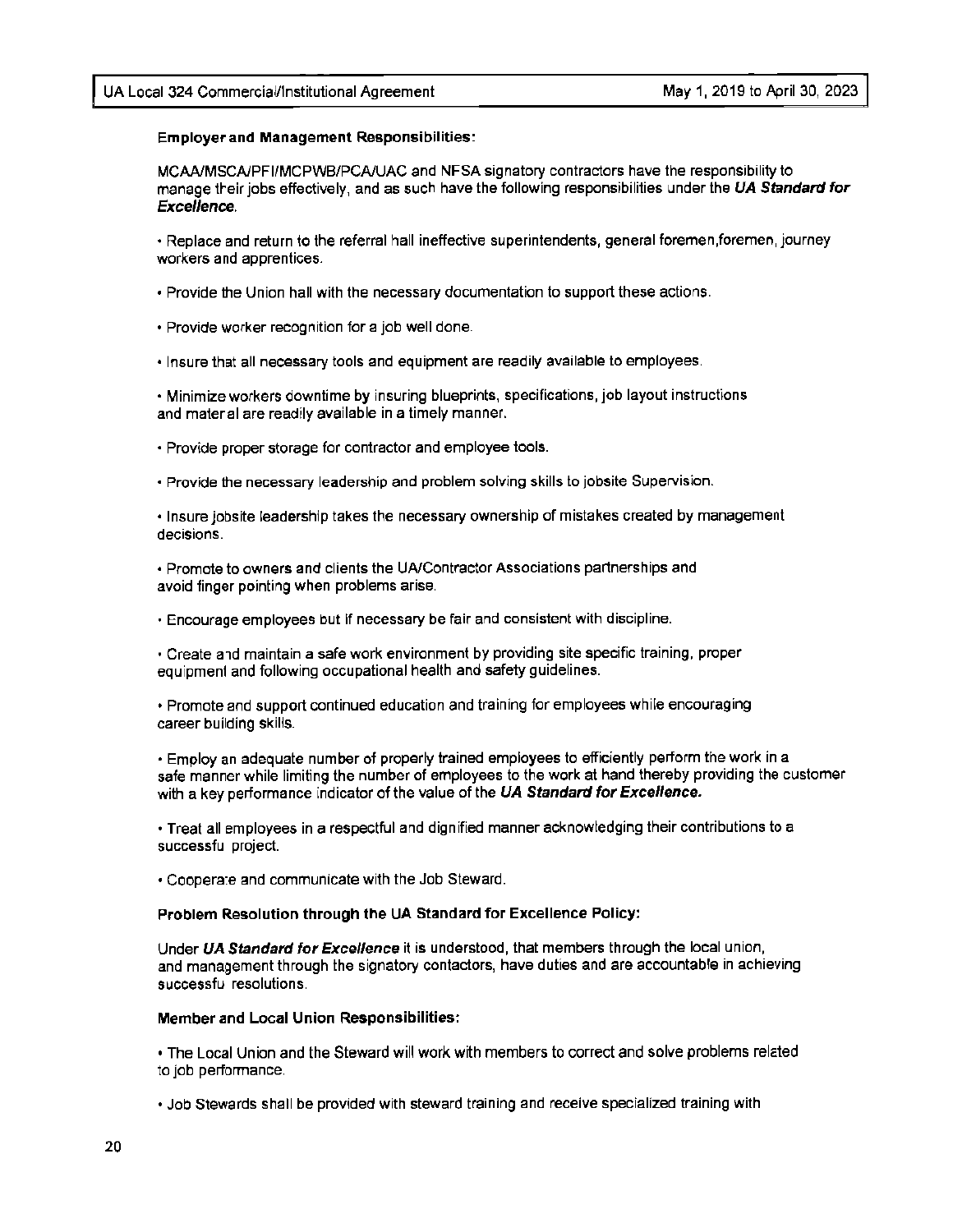regard to the UA Standard for Excellence.

• Regular meetings will be held where the job steward along with UA Supervision will communicate with the management team regarding job progress, work schedules, and other issues affecting work processes.

• The Job Steward shall communicate with the members' issues affecting work progress.

• The Business Manager or his designee will conduct regularly scheduled meetings to discuss and resolve issues affecting compliance of the **UA Standard for Excellence** policy.

• The Steward and management will attempt to correct such problems with individual members in the workplace.

• Individual members not complying with membership responsibtlity shall be brought before the Local Union Executive Board who will address such members' failure to meet their obligation to the local and the UA, up to and including filing charges. The Local Union's role is to use all available means to correct the compliance problem including but not limited to mandatory retraining for members after offences.

#### **Employer and Management Responsibilities:**

• Regular meetings will be held where the management team and UA Supervision will communicate with the Job Steward regarding job progress, work schedules, and other issues affecting the work process.

• The above information will be recorded, action plans will be formulated and the information will be passed on to the local union Business Manager.

• Management will address concerns brought forth by the Steward or UA Supervision in a professional and timely manner.

• A course of action shall be established to allow the job Steward and or UA Supervision to communicate with higher levels of management in the event there **is a** breakdown with the responsible manager.

• In the event that the employee is unwilling or unable to make the necessary changes, management must make the decision whether the employee is detrimental to the **UA Standard for Excellence**  platform and make a decision regarding his further employment.

#### **Additional Jointly Supported Methods of Problem Resolution:**

• In the event an issue is irresolvable at this level the Local or the Contractor may call for a contractually established Labour Management meeting to resolve the issues.

• Weekly job progress meetings should be conducted with Job Stewards, UA Supervision and Management.

• The Local or the Contractor may involve the customer when their input is prudent in finding a solution.

• Foremen, General Foremen, Superintendents and other management should be educated and certified as leaders in the **UA Standard for Excellence** policy

End of Appendix B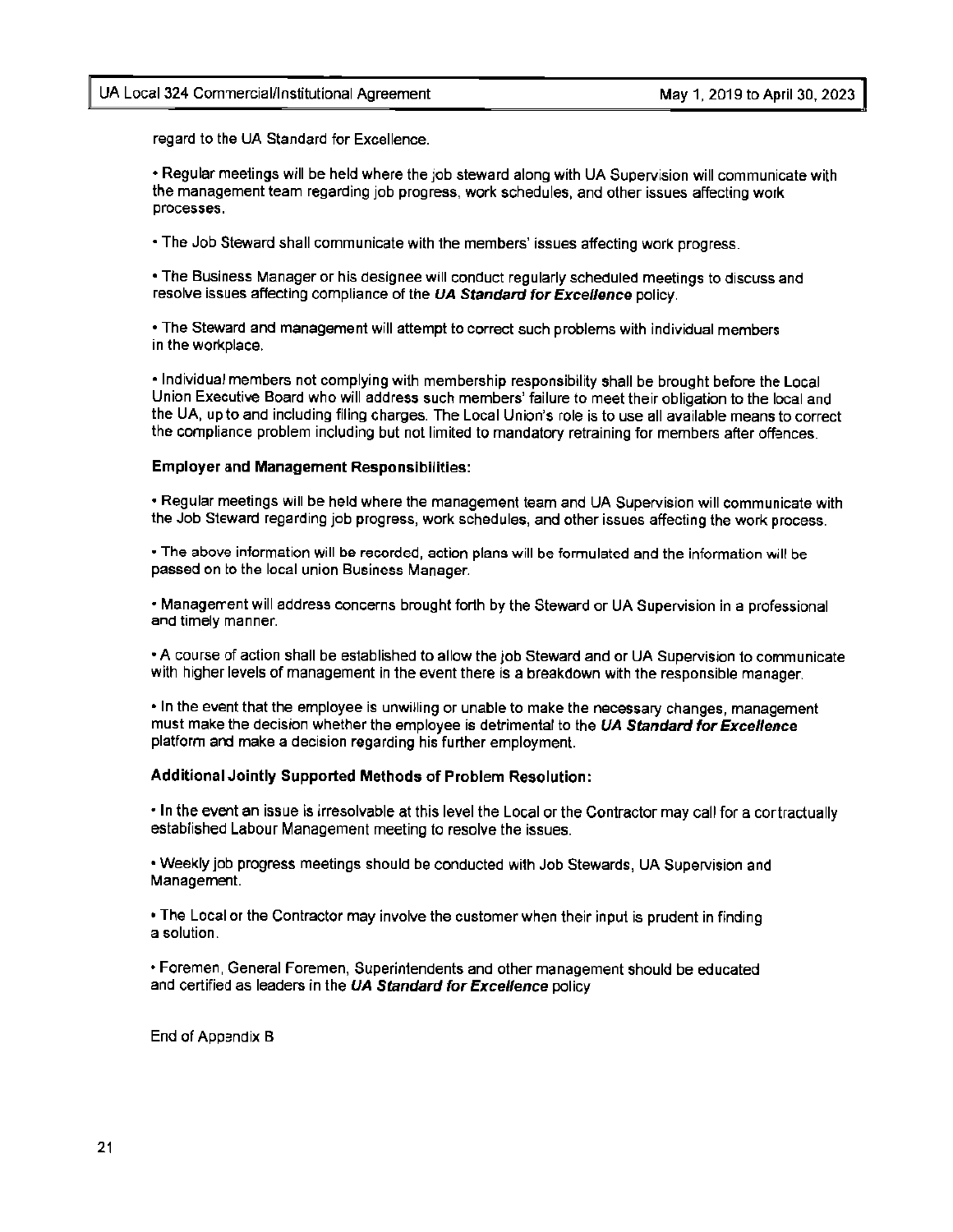#### **Appendix C - Rig Welder Policy**

#### **UNITED ASSOCIATION OF JOURNEYMEN AND APPRENTICES OF THE PLUMBING AND f>IPEFITTING INDUSTRY OF THE UNITED STATES AND CANADA, LOCAL 324**

#### **RIG WELDER POLICY**

The Rig Welder is a member of U.A. Local 324 and is an Independent Contractor. Rig Welder policy shall NOT apply when a fixed price has been utilized. The rig rate is \$110.00 per hour (Carbon Steel and Stainless Steel). The Rig Welder shall supply all tools, welding rods, oxy-acetylene, grinders and consumables. The Rig Welder shall invoice the Employers at cost for the costs of the argon gas monthly or upon job completion. All welding tickets must be current as per the required welding procedures. The Rig Welder and their equipment shall abide by all applicable safety regulations. All Local 324 Signatory Contractors utilizing any Independent Rig Welder will advise the union office immediately upon his hire in writing:

- The name of the Rig Welder
- The start date of the work to be performed
- The expected duration of the work

Upon submission of the Rig Welders invoice the contractor will immediately advise the union office of the actual dates of employment and the total hours worked. A copy of the Rig Welders Invoice is to be included.

The Union will then provide a remittance form directly to the Rig Welder for his signature and payment of funds to be received as per the Collective Agreement for all Fund Contributions.

All Fund contributions are due and payable on or before the fifteenth day (15th) of the month following the month in which the obligation rose to pay the contribution.

Rig Welders are to have their own liability insurance and Worksafe BC coverage that is adequate for the projects on which they will be working.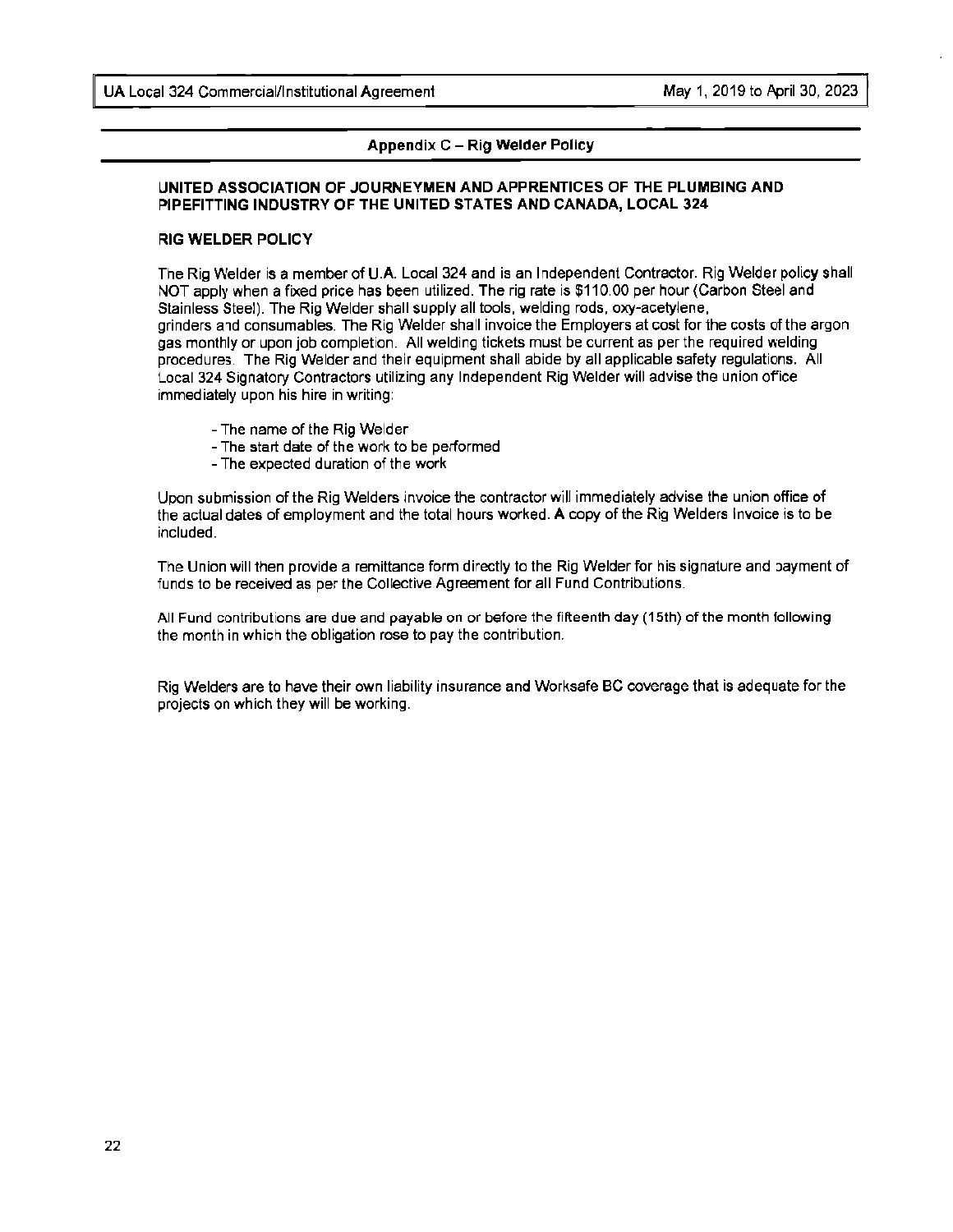#### Appendix D - Wage Rates and Fund Contributions

| Breakdown of Monetary Package                        |      |                                      |                                 |                                         | October 1, 2018 |                                         |                           |                                      | May 1, 2019                     |                                               |         |                                         |                                  |  |  |
|------------------------------------------------------|------|--------------------------------------|---------------------------------|-----------------------------------------|-----------------|-----------------------------------------|---------------------------|--------------------------------------|---------------------------------|-----------------------------------------------|---------|-----------------------------------------|----------------------------------|--|--|
|                                                      |      | Straight Time<br>Hourly Wage<br>Rate | Tool &<br>Clothing<br>Allowance | Vacation &<br>Holiday Pay<br>$(12\%)^1$ | Pension         | <b>Total Employer</b><br>Contributions* | Total Monetary<br>Package | Straight Time<br>Hourly Wage<br>Rate | Tool &<br>Clothing<br>Allowance | Vacation &<br><b>Holiday Pay</b><br>$(12%)^1$ | Pension | <b>Total Employer</b><br>Contributions* | <b>Total Monetary</b><br>Package |  |  |
| General Foreman                                      | 120% | 546.69                               | \$0.30                          | \$5.60                                  | \$5.60          | \$4.63                                  | \$62.82                   | \$47.65                              | \$0.30                          | \$5.72                                        | \$5.60  | \$4.63                                  | \$63.90                          |  |  |
| Foreman (C/I and Light Industrial)                   | 115% | \$44.75                              | \$0.30                          | \$5.37                                  | \$5.60          | \$4.63                                  | \$60.65                   | \$45.67                              | \$0.30                          | \$5,48                                        | \$5.60  | \$4.63                                  | \$61.68                          |  |  |
| Journeyperson                                        | 100% | \$38.91                              | \$0.30                          | \$4.67                                  | \$5.60          | \$4.63                                  | \$54.11                   | \$39.71                              | \$0.30                          | \$4.77                                        | \$5.60  | \$4.63                                  | \$55.01                          |  |  |
| Apprentices:                                         |      |                                      |                                 |                                         |                 |                                         |                           |                                      |                                 |                                               |         |                                         |                                  |  |  |
| 7600 Hours                                           | 100% | \$38.91                              | \$0.30                          | \$4.67                                  | \$5.60          | \$4.63                                  | \$54,11                   | \$39.71                              | \$0.30                          | \$4.77                                        | \$5,60  | \$4.63                                  | \$55.01                          |  |  |
| 6650 Hours                                           | 90%  | \$35.02                              | \$0.30                          | \$4.20                                  | \$5.04          | \$4.63                                  | \$49.19                   | \$35.74                              | \$0.30                          | \$4.29                                        | \$5.04  | \$4.63                                  | \$50,00                          |  |  |
| 5000 Hours                                           | 85%  | \$33.07                              | \$0.30                          | \$3.97                                  | \$4.76          | \$4.63                                  | \$46,73                   | \$33.75                              | \$0.30                          | \$4.05                                        | \$4.76  | \$4.63                                  | \$47.49                          |  |  |
| 4750 Hours                                           | 75%  | \$29.18                              | \$0.30                          | \$3.50                                  | \$4.20          | \$4.63                                  | \$41,81                   | \$29.78                              | \$0.30                          | \$3.57                                        | \$4.20  | \$4.63                                  | \$42.48                          |  |  |
| 3800 Hours                                           | 70%  | \$27.24                              | \$0.30                          | \$3.27                                  | \$3.92          | \$4.63                                  | \$39.36                   | \$27.80                              | \$0.30                          | \$3.34                                        | \$3.92  | \$4.63                                  | \$39.99                          |  |  |
| 2850 Hours                                           | 65%  | \$25.29                              | \$0.30                          | \$3.03                                  | \$3.64          | \$4.63                                  | \$36.89                   | \$25.81                              | \$0.30                          | \$3.10                                        | \$3,64  | \$4.63                                  | \$37,48                          |  |  |
| 1900 Hours                                           | 60%  | \$23.35                              | \$0.30                          | \$2.80                                  | \$3.36          | \$4.63                                  | \$34.44                   | \$23.83                              | \$0.30                          | \$2.86                                        | \$3.36  | \$4.63                                  | \$34.98                          |  |  |
| 951 Hours                                            | 55%  | \$21.40                              | \$0.30                          | \$2.57                                  | \$3.08          | \$4.63                                  | \$31.98                   | \$21,84                              | \$0.30                          | \$2.62                                        | \$3.08  | \$4.63                                  | \$32.47                          |  |  |
| 0 - 950 Haurs                                        | 45%  | \$17.51                              | \$0.30                          | \$2.10                                  | \$2.52          | \$4.63                                  | \$27.06                   | \$17.87                              | \$0.30                          | \$2.14                                        | \$2.52  | \$4.63                                  | \$27.46                          |  |  |
| Negative 950 to 0 Hours                              | 40%  | \$15.56                              | \$0.30                          | \$1,87                                  | \$2.24          | \$4.63                                  | \$24.60                   | \$15.88                              | \$0.30                          | \$1.91                                        | S2.24   | \$4.63                                  | \$24,96                          |  |  |
| <b>Employer Contributions</b>                        |      |                                      |                                 |                                         | October 1, 2018 |                                         |                           | May 1, 2019                          |                                 |                                               |         |                                         |                                  |  |  |
| Health Benefit Fund                                  | E.   |                                      |                                 |                                         | \$3.00          |                                         |                           | \$3.00                               |                                 |                                               |         |                                         |                                  |  |  |
| <b>CLR</b> Dues                                      | W    |                                      |                                 |                                         | \$0.13          |                                         |                           | \$0.13                               |                                 |                                               |         |                                         |                                  |  |  |
| Rehabilitation Fund                                  | Ē.   |                                      |                                 |                                         | \$0.02          |                                         |                           | \$0.02                               |                                 |                                               |         |                                         |                                  |  |  |
| JAPlan <sup>2</sup>                                  | E    |                                      |                                 |                                         | n/a             |                                         |                           | n/a                                  |                                 |                                               |         |                                         |                                  |  |  |
| <b>BCBCBTU Fund</b>                                  | W    |                                      |                                 |                                         | \$0.05          |                                         |                           |                                      |                                 |                                               | \$0.05  |                                         |                                  |  |  |
| D&A Policy                                           | W    |                                      |                                 |                                         | \$0.01          |                                         |                           |                                      |                                 |                                               | \$0.01  |                                         |                                  |  |  |
| Apprenticeship (Including Canadian Training Fund) E  |      |                                      |                                 |                                         | \$0.60          |                                         |                           |                                      |                                 |                                               | \$0,60  |                                         |                                  |  |  |
| [MTPF (GST to be added)                              | E    |                                      |                                 |                                         | \$0.18          |                                         |                           |                                      |                                 |                                               | 50.18   |                                         |                                  |  |  |
| IMIRA (GST Included)                                 | E.   |                                      |                                 |                                         | 50.11           |                                         |                           | \$0.11                               |                                 |                                               |         |                                         |                                  |  |  |
| Marketing                                            | E.   |                                      | S0.51                           |                                         |                 |                                         |                           |                                      |                                 |                                               | \$0.51  |                                         |                                  |  |  |
| CLR Promotion Fund                                   | w    |                                      |                                 |                                         | \$0.02          |                                         |                           |                                      |                                 |                                               | \$0.02  |                                         |                                  |  |  |
| * Total Employer Contributions - Straight Time Hours |      |                                      |                                 |                                         | \$4.63          |                                         |                           |                                      |                                 |                                               | \$4.63  |                                         |                                  |  |  |
| * Total Employer Contributions - 1,5X Overtime Hours |      |                                      |                                 |                                         | \$6.84          |                                         |                           |                                      |                                 |                                               | \$6.84  |                                         |                                  |  |  |
| * Total Employer Contributions - 2X Overtime Hours   |      |                                      |                                 |                                         | \$9.05          |                                         |                           |                                      |                                 |                                               | \$9.05  |                                         |                                  |  |  |

#### UA Local 324 Commerical/lnstitutional Agreement - Monetary Package Rates

1. Vacation and Holiday pay is not applicable to the Tool & Clothing Allowance

2. JAPlan contributions have been suspended until further notice.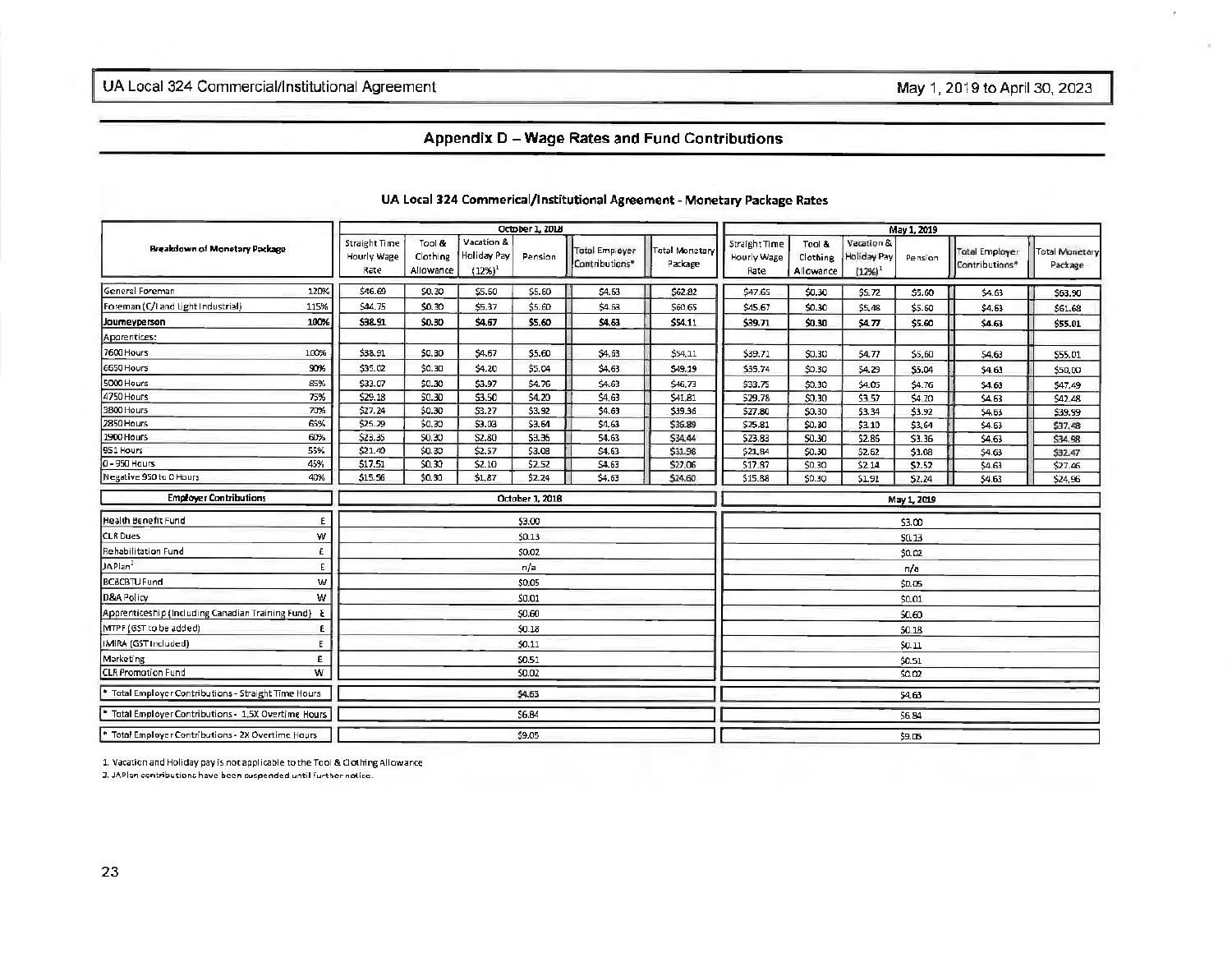#### UA Local 324 Commercial/Institutional Agreement

May 1, 2019 to April 30, 2023

|                                                      |      |                                             |                                  |                                                   | June 17, 2019 |                                  |                                  |                                      |                                 |                                        | May 1, 2020          |                                         |                           |  |
|------------------------------------------------------|------|---------------------------------------------|----------------------------------|---------------------------------------------------|---------------|----------------------------------|----------------------------------|--------------------------------------|---------------------------------|----------------------------------------|----------------------|-----------------------------------------|---------------------------|--|
| Breakdown of Monetary Package                        |      | <b>Straight Time</b><br>Hourly Wage<br>Rate | Tool &<br>Clothing.<br>Allowance | Vacation &<br>Holiday Pay<br>$(125)$ <sup>1</sup> | Pension       | Total Employer<br>Contributions* | <b>Total Monetary</b><br>Package | Straight Time<br>Hourly Wage<br>Rate | Tool &<br>Clothing<br>Allowance | Vacation &<br>Holiday Pay<br>$(12%)^1$ | Pension <sup>3</sup> | <b>Total Employer</b><br>Contributions* | Total Monetary<br>Package |  |
| General Foreman                                      | 120% | \$47.65                                     | \$0.30                           | \$5.72                                            | \$5.60        | \$4,63                           | \$63.90                          | \$48.62                              | \$0.30                          | \$5.83                                 | \$5.60               | \$4.63                                  | \$64.98                   |  |
| Foreman (C/I and Light Industrial)                   | 115% | S45.67                                      | 50.30                            | <b>SS.48</b>                                      | \$5.60        | \$4.63                           | \$61.68                          | \$46.60                              | \$0.30                          | \$5.59                                 | \$5.60               | \$4.63                                  | 562.72                    |  |
| Journeyperson                                        | 100% | \$39.71                                     | \$0.30                           | \$4.77                                            | \$5.60        | \$4.63                           | \$55.01                          | \$40.52                              | \$0.30                          | \$4.86                                 | \$5.60               | \$4.63                                  | \$55.91                   |  |
| Apprentices:                                         |      |                                             |                                  |                                                   |               |                                  |                                  |                                      |                                 |                                        |                      |                                         |                           |  |
| 7500 Haurs                                           | 100% | 539.71                                      | \$0.30                           | S4.77                                             | \$5.60        | \$4.63                           | \$55.01                          | \$40.52                              | \$0.30                          | \$4.86                                 | \$5.60               | \$4.63                                  | \$55.51                   |  |
| 6650 Hours                                           | 90%  | \$35.74                                     | \$0.30                           | \$4.29                                            | \$5.04        | \$4.63                           | \$50.00                          | 536.47                               | \$0.30                          | \$4.38                                 | 55.04                | \$4.63                                  | \$50.82                   |  |
| 5700 Hours                                           | 85%  | 533.75                                      | 50.30                            | \$405                                             | \$476         | \$4,63                           | S47.49                           | 534.44                               | \$0.30                          | \$4.13                                 | \$4.76               | \$4.63                                  | 548.26                    |  |
| 4750 Hours                                           | 75%  | \$29.78                                     | \$0.30                           | \$9.57                                            | \$4.20        | \$4.63                           | \$42.48                          | 530.39                               | \$0.30                          | \$3.65                                 | \$4.20               | \$4.63                                  | \$43.17                   |  |
| 3800 Hours                                           | 70%  | \$27.80                                     | 50.30                            | \$3.34                                            | 53.92         | \$4.63                           | \$39.99                          | \$28.36                              | \$0.30                          | 53.40                                  | \$3.92               | \$4.53                                  | \$40.61                   |  |
| 2850 Hours                                           | 65%  | \$25.81                                     | \$0.30                           | \$3.10                                            | \$3.64        | \$4.63                           | \$37.48                          | \$26.34                              | \$0.30                          | 53.16                                  | \$3.64               | \$4.63                                  | \$38.07                   |  |
| 1900 Hours                                           | 60%  | \$23.83                                     | SQ 30                            | <b>S2.86</b>                                      | \$3.36        | \$4.63                           | S34.98                           | 524.31                               | 50.30                           | \$2.92                                 | \$3.36               | \$4.63                                  | \$35.52                   |  |
| 951 Hours                                            | 55%  | \$21.84                                     | \$0.30                           | \$2.62                                            | \$3.08        | \$4.63                           | \$32.47                          | \$22.29                              | \$0.30                          | \$2.67                                 | \$3.08               | \$4.63                                  | \$32.97                   |  |
| 0 - 950 Hours                                        | 45%  | \$17.97                                     | \$0.30                           | \$2.14                                            | \$2.52        | \$4.63                           | \$27.46                          | \$18.23                              | 50.30                           | \$2.19                                 | \$2.52               | \$4.53                                  | \$27.87                   |  |
| Negative 950 to 0 Hours                              | 40%  | \$15.88                                     | 50.30                            | \$1.91                                            | S2 24         | \$4.63                           | \$24.96                          | \$16.21                              | \$0.30                          | 51.95                                  | 52.24                | \$4.63                                  | \$25.33                   |  |
| <b>Employer Contributions</b>                        |      |                                             |                                  |                                                   | June 17, 2019 |                                  |                                  |                                      | May 1, 2020                     |                                        |                      |                                         |                           |  |
| Health Benefit Fund                                  | E    |                                             |                                  |                                                   | \$3.00        |                                  |                                  |                                      | \$3.00                          |                                        |                      |                                         |                           |  |
| <b>CLR Dues</b>                                      | w    |                                             |                                  |                                                   | SO.13         |                                  |                                  | $50-13$                              |                                 |                                        |                      |                                         |                           |  |
| Rehabilitation Fund                                  | E.   |                                             |                                  |                                                   | \$0.02        |                                  |                                  | \$0.08                               |                                 |                                        |                      |                                         |                           |  |
| JAPlan'                                              | Ē.   |                                             |                                  |                                                   | n/a           |                                  |                                  | n/a                                  |                                 |                                        |                      |                                         |                           |  |
| <b>BCBCBTU Fund</b>                                  | w    |                                             |                                  |                                                   | 50.05         |                                  |                                  |                                      |                                 |                                        | 50.05                |                                         |                           |  |
| <b>D&amp;A Policy</b>                                | ₩    |                                             |                                  |                                                   | \$0.01        |                                  |                                  |                                      | 50.01                           |                                        |                      |                                         |                           |  |
| Apprenticeship (Including Canadian Training Fund)    | ε    |                                             |                                  |                                                   | \$0.60        |                                  |                                  | \$0.60                               |                                 |                                        |                      |                                         |                           |  |
| MTPF (GST to be added)                               | E    |                                             |                                  |                                                   | SO.1B         |                                  |                                  |                                      |                                 |                                        | 50.18                |                                         |                           |  |
| IMIRA (GST Included)                                 | E    |                                             |                                  |                                                   | 50.11         |                                  |                                  | \$0.05                               |                                 |                                        |                      |                                         |                           |  |
| Marketing                                            | E    |                                             | \$0.51                           |                                                   |               |                                  |                                  |                                      |                                 |                                        | \$0.51               |                                         |                           |  |
| <b>CLR Promotion Fund</b>                            | Ŵ    |                                             | \$0.02                           |                                                   |               |                                  |                                  |                                      |                                 |                                        | \$0.02               |                                         |                           |  |
| Total Employer Contributions · Straight Time Hours   |      |                                             |                                  |                                                   | \$4.63        |                                  |                                  |                                      |                                 |                                        | \$4.63               |                                         |                           |  |
| * Total Employer Contributions - 1.5X Overtime Hours |      |                                             |                                  |                                                   | <b>SE 84</b>  |                                  |                                  |                                      |                                 |                                        | \$6.84               |                                         |                           |  |
| Total Employer Contributions - 2X Overtime Hours     |      |                                             |                                  |                                                   | \$9.05        |                                  |                                  |                                      |                                 |                                        | \$9.05               |                                         |                           |  |

**UA local 324 Commerical/lnstitutional Agreement** - **Monetary Package Rates** 

1. Vacation and Holiday pay is not applicable to the Tool & Clothing Allowance.

*2. JAPlan contributions have been suspended until further notice* 

Adjustments to the monetary package for May 1, 2021 and May 1,2022 will be addressed via a wage reopener.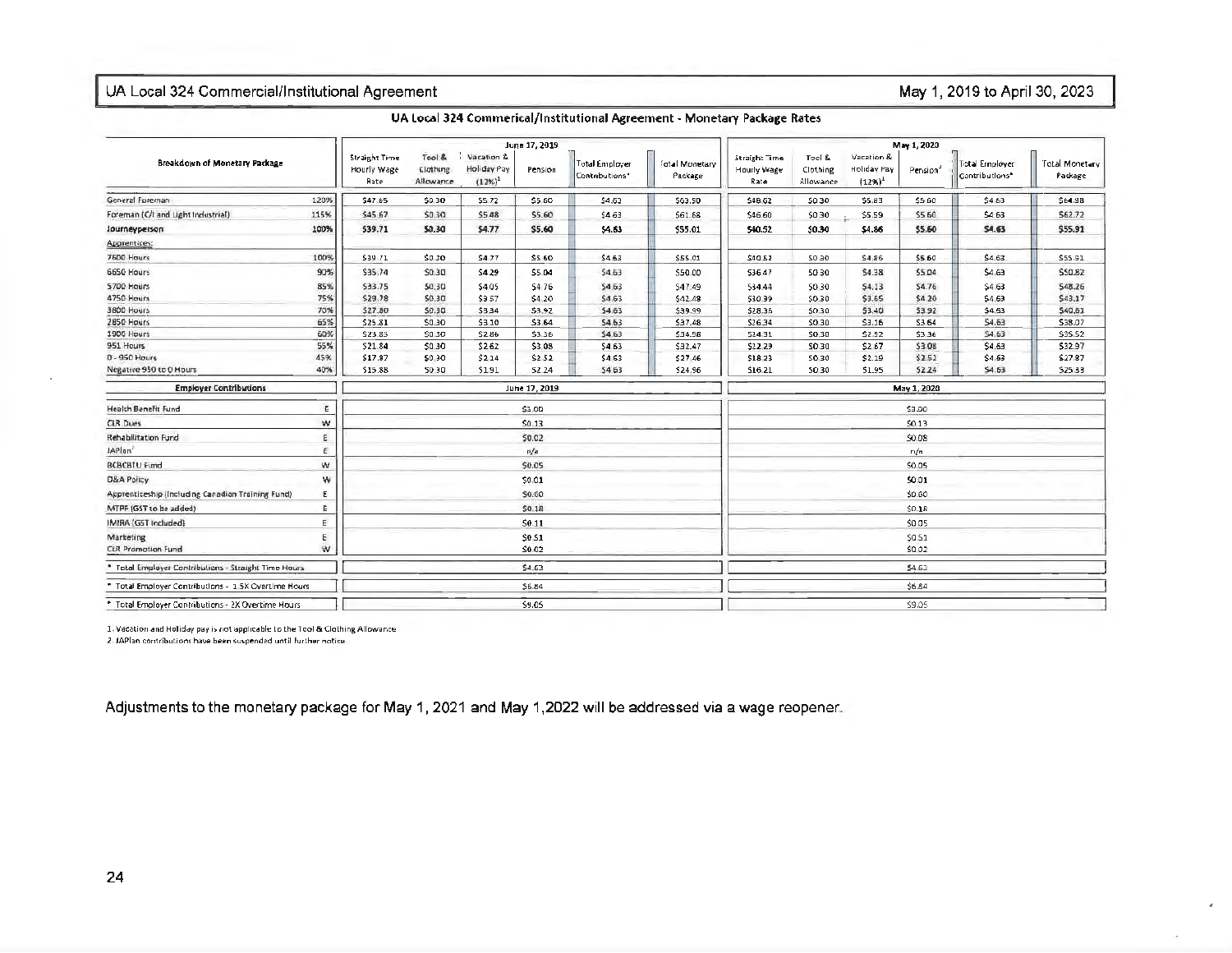### UA Local 324 Commercial/Institutional Agreement May 1, 2019 to April 30, 2023

|                                    |                                                   | October 1, 2018           |                                  |                                                   | May 1, 2019               |                               |                                                     | June 17, 2019             |                               | May 1, 2020                                       |                           |                        |
|------------------------------------|---------------------------------------------------|---------------------------|----------------------------------|---------------------------------------------------|---------------------------|-------------------------------|-----------------------------------------------------|---------------------------|-------------------------------|---------------------------------------------------|---------------------------|------------------------|
| <b>Employee Deductions</b>         | Hourly<br>Dues<br>(1.25% of<br>ST Hourly<br>Rate) | STAB                      | <b>Building Trust</b><br>Fund    | Houriv<br>Dues<br>(1.25% of<br>ST Houriy<br>Rate) | <b>STAB</b>               | <b>Building Trust</b><br>Fund | Hourly<br>Dues<br>$(1.25)$ of<br>ST Hourly<br>Rate) | STA <sub>B</sub>          | <b>Building Trust</b><br>Fund | Hourly<br>Dues<br>(1.25% of<br>ST Hourly<br>Rate) | <b>STAB</b>               | Building Trust<br>Fund |
|                                    | £                                                 | w                         | E                                | E                                                 | w                         | E                             | E                                                   | w                         | E                             | Ε                                                 | w                         | E                      |
| General Foreman                    | \$0.58                                            | \$1.00                    | \$0.47                           | \$0.60                                            |                           |                               |                                                     |                           |                               |                                                   |                           |                        |
| Foreman (C/I and Light Industiral) | \$0.56                                            | \$1.00                    | \$0.45                           | \$0.57                                            | \$1.00<br>\$1.00          | \$0.48                        | \$0.60                                              | \$1.00                    | \$0.48                        | \$0.61                                            | \$1.00                    | \$0.49                 |
| Journeyperson                      | \$0.49                                            | \$1.00                    | \$0.39                           | \$0.50                                            |                           | S0.46                         | \$0.57                                              | \$1.00                    | \$0.46                        | \$0.58                                            | \$1.00                    | \$0.47                 |
| Apprentices:                       |                                                   |                           |                                  |                                                   | \$1.00                    | \$0.40                        | \$0.50                                              | \$1.00                    | \$0.40                        | \$0.51                                            | \$1.00                    | \$0.41                 |
| 7600 Hours                         | \$0.49                                            | \$1.00                    | \$0.39                           |                                                   |                           |                               |                                                     |                           |                               |                                                   |                           |                        |
| <b>6650 Hours</b>                  | SO.44                                             | \$1.00                    |                                  | \$0.50                                            | \$1.00                    | \$0.40                        | \$0.50                                              | \$1.00                    | \$0.40                        | \$0.51                                            | \$1.00                    | \$0.41                 |
| 5700 Hours                         |                                                   |                           | \$0.35                           | \$0.45                                            | \$1.00                    | \$0.36                        | SO.45                                               | \$0.90                    | \$0.36                        | \$0.46                                            | \$0.90                    | \$0.36                 |
|                                    | \$0.41                                            | \$1.00                    | \$0.33                           | \$0.42                                            | \$1.00                    | \$0.34                        | \$0.42                                              | \$0.85                    | \$0.34                        | \$0.43                                            | 50.85                     | 50.34                  |
| 4750 Hours                         | \$0.36                                            | \$1.00                    | \$0.29                           | \$0.37                                            | \$1.00                    | \$0.30                        | <b>SO.37</b>                                        | \$0.75                    | \$0.30                        | \$0.38                                            | \$0.75                    | \$0.30                 |
| 3800 Hours                         | \$0.34                                            | \$1.00                    | \$0.27                           | \$0.35                                            | \$1.00                    | \$0.28                        | \$0.35                                              | \$0.70                    | \$0.28                        | \$0.35                                            | \$0.70                    | \$0.28                 |
| 2850 Hours                         | \$0.32                                            | \$1.00                    | \$0.25                           | \$0.32                                            | \$1,00                    | \$0.26                        | \$0.32                                              | \$0.65                    | \$0.26                        | \$0.33                                            | \$0.65                    | \$0.26                 |
| 1900 Hours                         | \$0.29                                            | \$1.00                    | \$0.23                           | \$0.30                                            | \$1.00                    | \$0.24                        | \$0.30                                              | \$0.60                    | \$0.24                        | 50.30                                             | \$0.60                    | \$0.24                 |
| 951 Hours                          | \$0.27                                            | \$1.00                    | \$0.21                           | \$0.27                                            | \$1,00                    | SO.22                         | \$0.27                                              | \$0.55                    | \$0.22                        | \$0.28                                            | \$0.55                    | SO.22                  |
| 0 - 950 Hours                      | \$0.22                                            | \$1.00                    | \$0.18                           | \$0.22                                            | \$1.00                    | \$0.18                        | \$0.22                                              | \$0.44                    | \$0.18                        | 50.23                                             | \$0.45                    | \$0.18                 |
| -950 to 0 Hours                    | \$0.19                                            | \$1.00                    | \$0.16                           | \$0.20                                            | \$1.00                    | \$0.16                        | \$0.20                                              | \$0.40                    | \$0.16                        | \$0.20                                            | \$0.40                    | \$0.16                 |
| <b>Manthly Dues</b>                |                                                   | n/a                       |                                  |                                                   | n/a                       |                               |                                                     | n/a                       |                               |                                                   | n/a                       |                        |
|                                    |                                                   |                           | <b>Total Employee Deductions</b> | <b>Total Employee Deductions</b>                  |                           |                               | <b>Total Employee Deductions</b>                    |                           |                               | <b>Total Employee Deductions</b>                  |                           |                        |
|                                    | Straight<br><b>Time Hours</b>                     | 1,5X<br>Overtime<br>Hours | 2X Overtime<br>Hours             | Straight<br><b>Time Hours</b>                     | 1.5x<br>Overtime<br>Hours | 2X Overtime<br>Hours          | Straight<br><b>Time Hours</b>                       | 1.5X<br>Overtime<br>Hours | 2X Overtime<br>Hours          | Straight<br>Time Hours                            | 1.5X<br>Overtime<br>Hours | 2X Overtime<br>Hours   |
| General Foreman                    | \$2,05                                            | \$2.58                    | \$3.10                           | \$2.07                                            | \$2.61                    | \$2.48                        | \$2.08                                              | \$2.62                    | \$2.48                        | \$2.10                                            | \$2.65                    | \$3.20                 |
| Foreman (C/I and Light Industiral) | \$2.01                                            | \$2.51                    | \$3.01                           | \$2.03                                            | \$2.54                    | \$2.46                        | \$2.03                                              | \$2.55                    | \$2.46                        | \$2.05                                            | \$2.58                    | \$3.10                 |
| Journeyperson                      | \$1.88                                            | \$2.31                    | \$2.75                           | \$1.89                                            | \$2.34                    | \$2.40                        | \$1.90                                              | \$2.35                    | 52.40                         | \$1.92                                            | \$2.38                    | \$2.84                 |
| Apprentices:                       |                                                   |                           |                                  |                                                   |                           |                               |                                                     |                           |                               |                                                   |                           |                        |
| 7600 Hours                         | \$1.88                                            | \$2.31                    | \$2.75                           | \$1.89                                            | \$2.34                    | \$2.40                        | \$1.90                                              | \$2.35                    | \$2.40                        | \$1.92                                            | \$2.38                    | \$2.84                 |
| 6650 Hours                         | \$1.79                                            | \$2.18                    | \$2.58                           | \$1.80                                            | 52.21                     | \$2.36                        | \$1.71                                              | 52.12                     | \$2.16                        | <b>S1.72</b>                                      | \$2.13                    | \$2.54                 |
| 5700 Hours                         | \$1.74                                            | 52.12                     | \$2.49                           | \$1.76                                            | \$2.14                    | \$2.34                        | \$1.61                                              | \$1.99                    | \$2.04                        | \$1.62                                            | \$2.01                    | \$2.39                 |
| 4750 Hours                         | \$1.66                                            | \$1.98                    | \$2.31                           | \$1.67                                            | \$2.01                    | \$2.30                        | 51.42                                               | \$1.76                    | \$1.80                        | \$1.43                                            | \$1.77                    | \$2.11                 |
| 3800 Hours                         | \$1.61                                            | \$1.92                    | \$2.23                           | \$1.63                                            | \$1.94                    | \$2.28                        | S1.33                                               | \$1.65                    | \$1.68                        | \$1.33                                            | 51.65                     | \$1.96                 |
| 2850 Hours                         | \$1.57                                            | \$1.85                    | \$2.14                           | \$1.58                                            | \$1.87                    | \$2.26                        | \$1.23                                              | \$1.52                    | \$1.56                        | \$1.24                                            | \$1.54                    | \$1.83                 |
| 1900 Hours                         | \$1.53                                            | \$1.79                    | \$2.05                           | \$1.54                                            | \$1.80                    | 52.24                         | \$1.14                                              | 51.41                     | \$1.44                        | \$1.14                                            | \$1.41                    | \$1.68                 |
| 951 Hours                          | 51.43                                             | \$1.72                    | \$1.96                           | \$1.49                                            | \$1.74                    | \$2.22                        | \$1.04                                              | 51.29                     | 51.32                         | \$1.05                                            | \$1.30                    | \$1.55                 |
| 0 - 950 Hours                      | 51.39                                             | \$1.59                    | \$1.79                           | \$1.40                                            | \$1.60                    | \$2.18                        | \$0.84                                              | 51.04                     | \$1.06                        | \$0.86                                            | \$1.07                    | \$1.27                 |
| -950 to 0 Hours                    | \$1.35                                            | \$1.53                    | \$1.70                           | \$1.36                                            | \$1.54                    | \$2.16                        | \$0.76                                              | \$0.94                    | \$0.96                        | \$0.76                                            | \$0.94                    | \$1.13                 |

UA Local 324 Commercial Institutional Agreement

Employer Contributions and Employee Deductions marked "E" paid/deducted based on hours Earned Employer Contributions and Employee Deductions marked "W" paid/deducted based on hours Worked

Employer Contributions and Employee Deductions marked "E" paid/deducted based on hours Earned Employer Cantributions and Employee Deductions marked "W" paid/deducted based on hours Worked

End of Appendix D